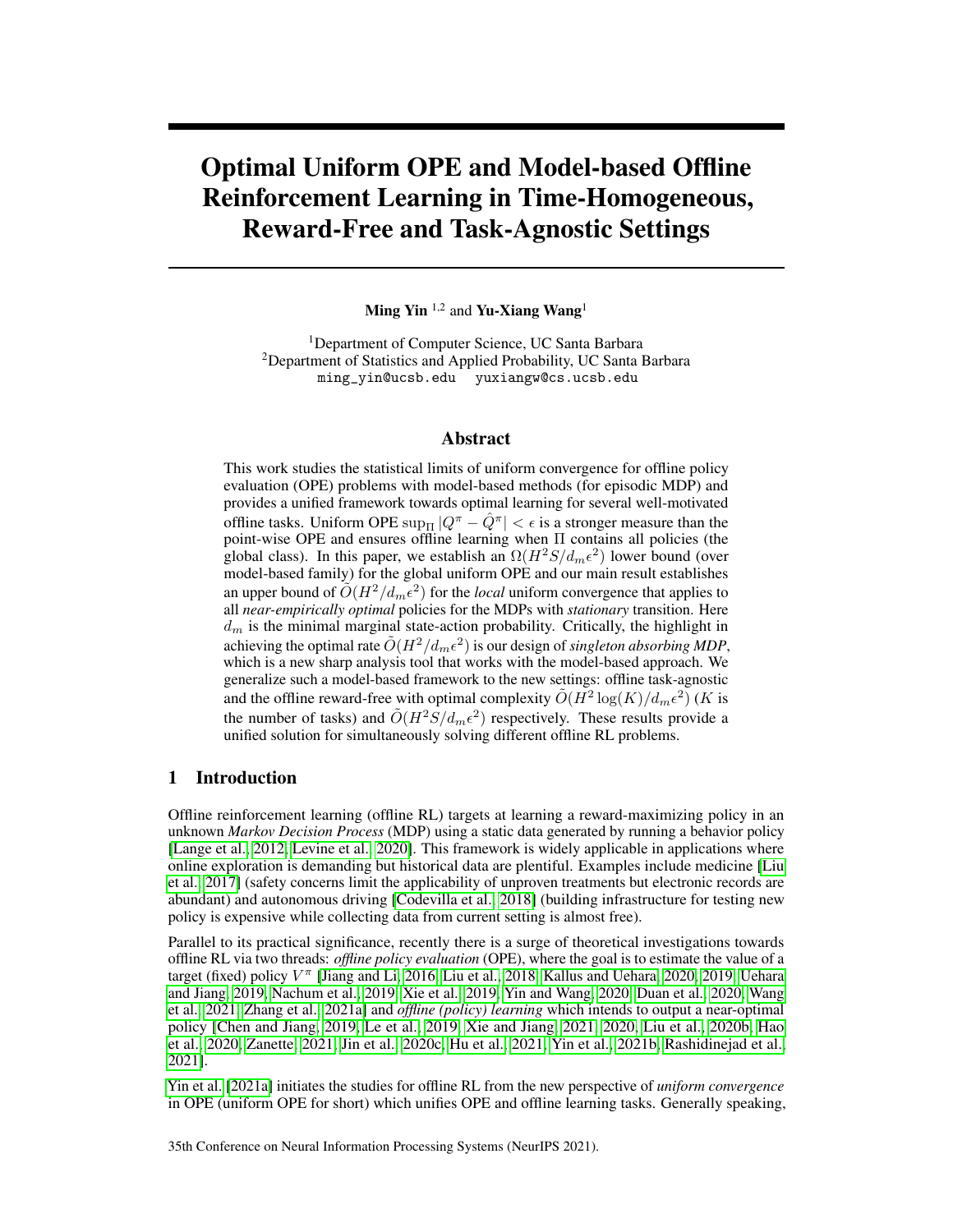given a policy class  $\Pi$  and offline data with n episodes, uniform OPE seeks to coming up with OPE estimators  $\hat{V}_1^{\pi}$  and  $\hat{Q}_1^{\pi}$  satisfy  $\sup_{\pi \in \Pi} ||\hat{Q}_1^{\pi} - Q_1^{\pi}||_{\infty} < \epsilon$ . The task is to achieve this with the optimal episode complexity: the "minimal" number of episodes n needed as a function of  $\epsilon$ , failure probability  $δ$ , the parameters of the MDP as well as the behavior policy  $μ$  in the minimax sense.

To further motivate the readers why uniform OPE should be considered, we state its relation to offline learning. Indeed, uniform OPE to RL is analogous of uniform convergence of empirical risk in statistical learning [\[Vapnik, 2013\]](#page-12-9). In supervised learning, it has been proven that almost all learnable problems are learned by an (asymptotic) *empirical risk minimizer* (ERM) [\[Shalev-Shwartz et al.,](#page-12-10) [2010\]](#page-12-10). In offline RL, the natural counterpart is the *empirical optimal policy*  $\hat{\pi}$  with uniform OPE it further ensures  $\hat{\pi}^*$  is a near-optimal policy for the offlin \* :=  $\arg \max_{\pi} \hat{V}_1^{\pi}$  and with uniform OPE it further ensures  $\hat{\pi}^*$  is a near-optimal policy for the offline learning via:

<span id="page-1-3"></span>
$$
0 \leq Q_1^{\pi^*} - Q_1^{\hat{\pi}^*} = Q_1^{\pi^*} - \hat{Q}_1^{\pi^*} + \hat{Q}_1^{\pi^*} - \hat{Q}_1^{\hat{\pi}^*} + \hat{Q}_1^{\hat{\pi}^*} - Q_1^{\hat{\pi}^*} \leq 2 \sup_{\pi} |Q_1^{\pi} - \hat{Q}_1^{\pi}|. \tag{1}
$$

On the *policy evaluation* side, there is often a need to evaluate the performance of a *data-dependent* policy. Uniform OPE suffices for this purpose since it will allow us to evaluate policies selected by safe-policy improvements, proximal policy optimization, UCB-style exploration-bonus as well as any heuristic exploration criteria (please refer to [Yin et al.](#page-13-3) [\[2021a\]](#page-13-3) and the references therein for further discussions). In this paper, we study the uniform OPE problem under the *finite horizon stationary MDPs* and focus on the model-based approaches. Specifically, we consider two representative class: global policy class  $\Pi_a$  (contains all (deterministic) policies) and local policy class  $\Pi_i$  (contains policies near the empirical optimal one, see Section [2.1\)](#page-3-0). We ask the following question:

#### *What is the statistical limit for uniform OPE and what is its connection to optimal offline learning?*

We answer the first part by showing the global uniform OPE requires a lower bound of  $\Omega(H^2S/d_m\epsilon^2)^1$  $\Omega(H^2S/d_m\epsilon^2)^1$  for the family of model-based approach and the local uniform OPE can achieve  $\tilde{O}(H^2/d_m\epsilon^2)$  minimax rate by the model-based plug-in estimator and this implies optimal offline learning. Importantly, the procedure of the model-based approach via learning  $\hat{\pi}^*$  through planning over the empirical MDP has a wider range of use in offline RL as it naturally adapts to the challenging over the empirical MDP has a wider range of use in offline RL as it naturally adapts to the challenging tasks like *offline task-agnostic learning* and *offline reward-free learning*. See Section [1.2.](#page-2-0)

## <span id="page-1-2"></span>1.1 Related works

Offline reinforcement learning.<sup>[2](#page-1-1)</sup> Information-theoretical considerations for offline RL are first proposed for *infinite horizon discounted setting* via Fitted Q-Iteration (FQI) type function approximation algorithms [\[Chen and Jiang, 2019,](#page-10-2) [Le et al., 2019,](#page-11-6) [Xie and Jiang, 2021,](#page-12-6) [2020\]](#page-12-7) which can be traced back to [\[Munos, 2003,](#page-12-11) [Szepesvári and Munos, 2005,](#page-12-12) [Antos et al., 2008a](#page-10-5)[,b\]](#page-10-6).

For the finite horizon case, [Yin et al.](#page-13-3) [\[2021a\]](#page-13-3) first achieves  $\tilde{O}(H^3/d_m\epsilon^2)$  complexity under nonstationary transition but their results cannot further improve in the stationary setting. Recently, [Yin](#page-13-2) [et al.](#page-13-2) [\[2021b\]](#page-13-2) designs the offline variance reduction algorithm for achieving the optimal  $\tilde{O}(H^2/d_m\epsilon^2)$ rate. Their result is for a specific algorithm that uses data splitting while our results work for any algorithms that returns a nearly empirically optimal policy via uniform convergence. Our results on the offline task-agnostic and the reward-free settings are entirely new. Concurrently, [Ren et al.](#page-12-13) [\[2021\]](#page-12-13) considers the horizon-free setting but does not provide uniform convergence guarantee.

Model-based approaches with minimaxity. It is known model-based methods are minimax-optimal for online RL with regret  $\tilde{O}(\sqrt{HSAT})$  (*e.g.* [Azar et al.](#page-10-7) [\[2017\]](#page-10-7), [Efroni et al.](#page-10-8) [\[2019\]](#page-10-8)). In the generative model setting, [Agarwal et al.](#page-10-9) [\[2020\]](#page-10-9) shows model-based approach is still minimax optimal  $\tilde{O}((1 - \gamma)^{-3} S A/\epsilon^2)$  by using a s-absorbing MDP construction and this model-based technique is later reused for other more general settings (*e.g.* Markov games [\[Zhang et al., 2020a\]](#page-13-4) and linear MDPs [\[Cui and Yang, 2020\]](#page-10-10)) and also for overcoming the sample size barrier [\[Li et al., 2020\]](#page-11-9). In offline RL, [Yin et al.](#page-13-3) [\[2021a\]](#page-13-3) uses the model-based methods to achieve  $\tilde{O}(H^3/d_m\epsilon^2)$  complexity.

Task-agnostic and Reward-free problems. The reward-free problem is initiated in the online RL [\[Jin et al., 2020a\]](#page-11-10) where the agent needs to efficiently explore an MDP environment *without* using any reward information. It requires high probability guarantee for learning optimal policy for *any*

<span id="page-1-1"></span><span id="page-1-0"></span><sup>&</sup>lt;sup>1</sup>Here  $d_m$  is the minimal marginal state-action occupancy, see Assumption [2.4.](#page-4-0)

<sup>&</sup>lt;sup>2</sup>We only provide a short discussion of the most related works due to the space constraint. A detailed discussion can be found in Appendix [A.](#page--1-0)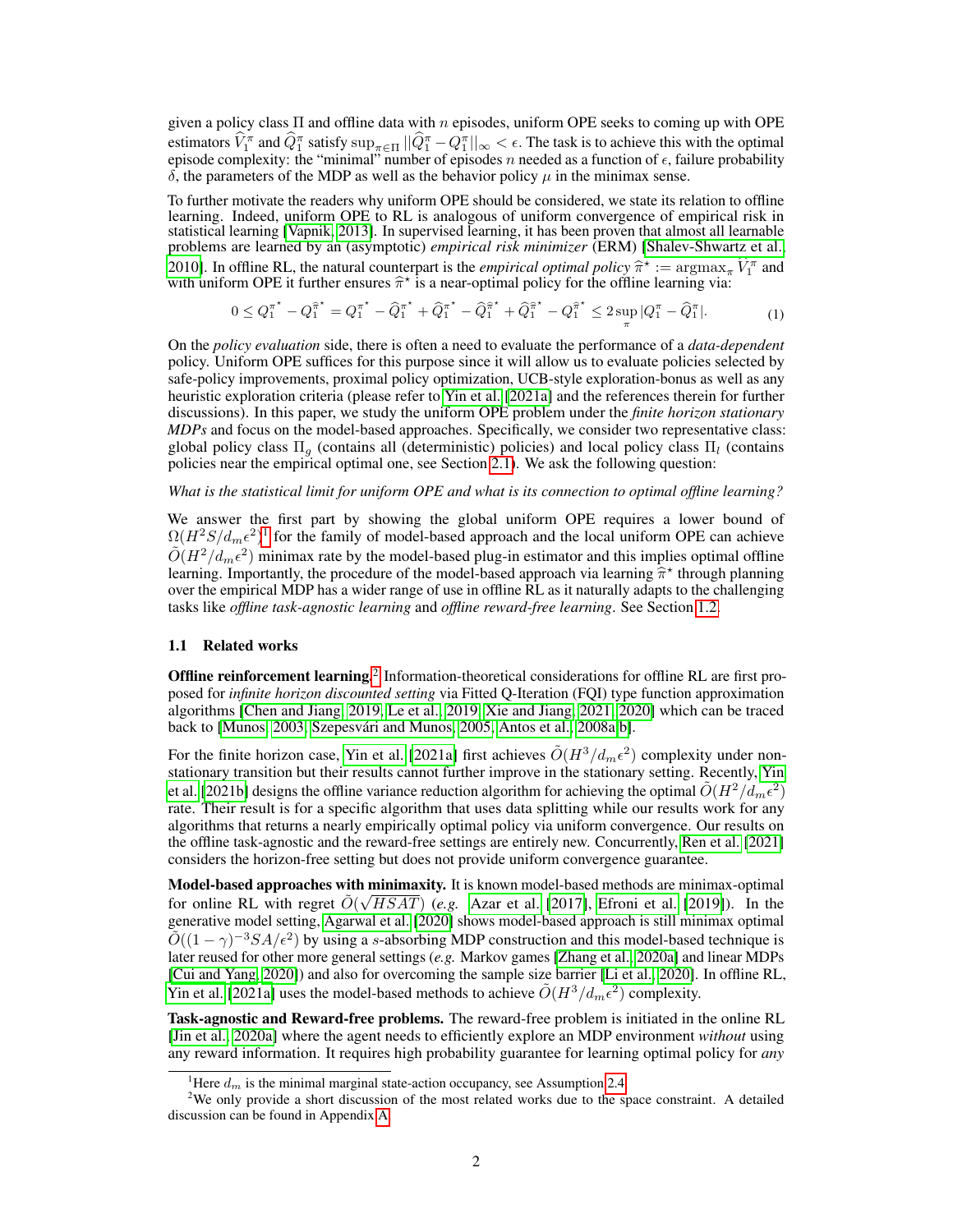reward function. Later, [Kaufmann et al.](#page-11-11) [\[2020\]](#page-12-14), [Menard et al.](#page-12-14) [2020] establish the  $\tilde O(H^3S^2A/\epsilon^2)$ complexity and [Zhang et al.](#page-13-5) [\[2020c\]](#page-13-5) further tightens the dependence to  $\tilde{O}(H^2S^2A/\epsilon^2)$ . Recently, [Zhang et al.](#page-13-6) [\[2020b\]](#page-13-6) proposes the task-agnostic setting where one needs to use exploration data to simultaneously learn K tasks and proves an upper bound  $\tilde{O}(H^5SA \log(K)/\epsilon^2)$ . However, although these settings remain critical in the offline regime, no statistical result has been derived so far.

## <span id="page-2-0"></span>1.2 Our contribution

**Optimal local uniform OPE**. First and foremost, we derive the  $\tilde{O}(H^2/d_m\epsilon^2)$  optimal episode complexity for local uniform OPE (Theorem [4.1\)](#page-5-0) via the model-based method and this implies optimal offline learning with the same rate (Corollary [4.2\)](#page-6-0); this result strictly improves upon [Yin et al.](#page-13-3) [\[2021a\]](#page-13-3)  $(\tilde{O}(H^3/d_m\epsilon^2))$  non-trivially through our new *singleton-absorbing MDP* technique.

Information-theoretical characterization of the global uniform OPE. We characterize the statistical limit for the global uniform convergence by proving a minimax lower bound  $\Omega(H^2S/d_m\epsilon^2)$  (over all model-based approaches) (Theorem [3.1\)](#page-4-1). This result answers the question left by [Yin et al.](#page-13-3) [\[2021a\]](#page-13-3) that the global uniform OPE is generically harder than the local uniform OPE / offline learning by a factor of S, such a difference will dominate when the state space is exponentially large.

Generalize to the new offline settings. Critically, our model-based frameworks naturally generalize to the more challenging settings like task-agnostic and reward-free settings. In particular, we establish the  $\tilde{O}(H^2 \log(K)/d_m \epsilon^2)$  (Theorem [5.3\)](#page-8-0) and  $\tilde{O}(H^2 S/d_m \epsilon^2)$  (Theorem [5.4\)](#page-8-1) complexities for *offline task-agnostic learning* and *offline reward-free learning*. Both results are new and optimal.

Singleton-absorbing MDP: a sharp analysis tool for episodic stationary transition case. On the technical end, our major contribution is the novel design of *singleton-absorbing MDP* which handles the data-dependence hurdle encountered in the stationary MDPs. To decouple the data-dependence between  $\hat{P}_{s,a}$  and  $\hat{V}$ , [Agarwal et al.](#page-10-9) [\[2020\]](#page-10-9) uses a s-absorbing MDP  $\hat{V}_s$  (in lieu of  $\hat{V}$ ) of each state for the independence. To control the error propagation between  $\hat{V}_s$  and  $\hat{V}$ , they use the  $\epsilon$ -net covering such that the value of  $\hat{V}_s$  traverse the evenly-spaced grids in  $[0, (1 - \gamma)^{-1}]$ . However, when applied to finite horizon case, the complexity increases as there are H different quantities  $(V_1, ..., V_H)$  and the  $\epsilon$ -nets need to cover the H-dimensional space  $[0, H]^H$ . This result in a exponential-H covering number and the metric entropy blows up by a factor  $H$ , which yields suboptimal result. In contrast, the *singleton-absorbing MDP* technique designs a single absorbing MDP that can also control the error propagation sufficiently well. This sharp analysis tool negates the conjecture of [Cui and Yang](#page-10-10) [\[2020\]](#page-10-10) that absorbing MDP is not well suitable for finite horizon stationary MDP.

Significance: Unifying different offline settings Beyond the study of statistical limit in uniform OPE, this work solves the sample optimality problems for the local uniform OPE, offline task-agnostic and offline reward-free problems. If we take a deeper look, the algorithmic frameworks utilized are all based on the model-based empirical MDP construction and planning. Therefore, as long as we can analyze such framework sharply (*e.g.* via novel absorbing-MDP technique), then it is hopeful that our techniques can be generalized to tackle more sophisticated settings. On the other hand, things could be more tricky for online RL since the exploration phases need to be specifically designed for each settings and there may not be one general algorithmic pattern that dominates. Our findings reveal the model-based framework is fundamental for offline RL as it subsumes settings like local uniform OPE, offline task-agnostic and offline reward-free learning into the identical learning pattern. Considering these tasks were originally proposed in the online regime under different contexts, such a unified view from the model-based perspective offers a new angle for understanding offline RL.

## <span id="page-2-1"></span>2 Problem setup

Episodic stationary reinforcement learning. A finite-horizon *Markov Decision Process* (MDP) is denoted by a tuple  $M = (S, \mathcal{A}, P, r, H, d_1)$ , where S and A are finite state action spaces with  $S := |\mathcal{S}|$ ,  $A := |\mathcal{A}|$ . A stationary (time-invariant) transition kernel has the form  $P : \mathcal{S} \times \mathcal{A} \times \mathcal{S} \mapsto$ [0, 1] with  $P(s'|s, a)$  representing the probability transition from state s, action a to next state s'. Besides,  $r : S \times A \mapsto \mathbb{R}$  is the expected reward function and given  $(s, a)$  which satisfies  $0 \leq r \leq 1$  and assumed known.  $d_1$  is the initial state distribution and H is the horizon. At time t, a policy  $\pi = (\pi_1, ..., \pi_H)$  assigns each state  $s \in S$  a probability distribution  $\pi_t(s)$  over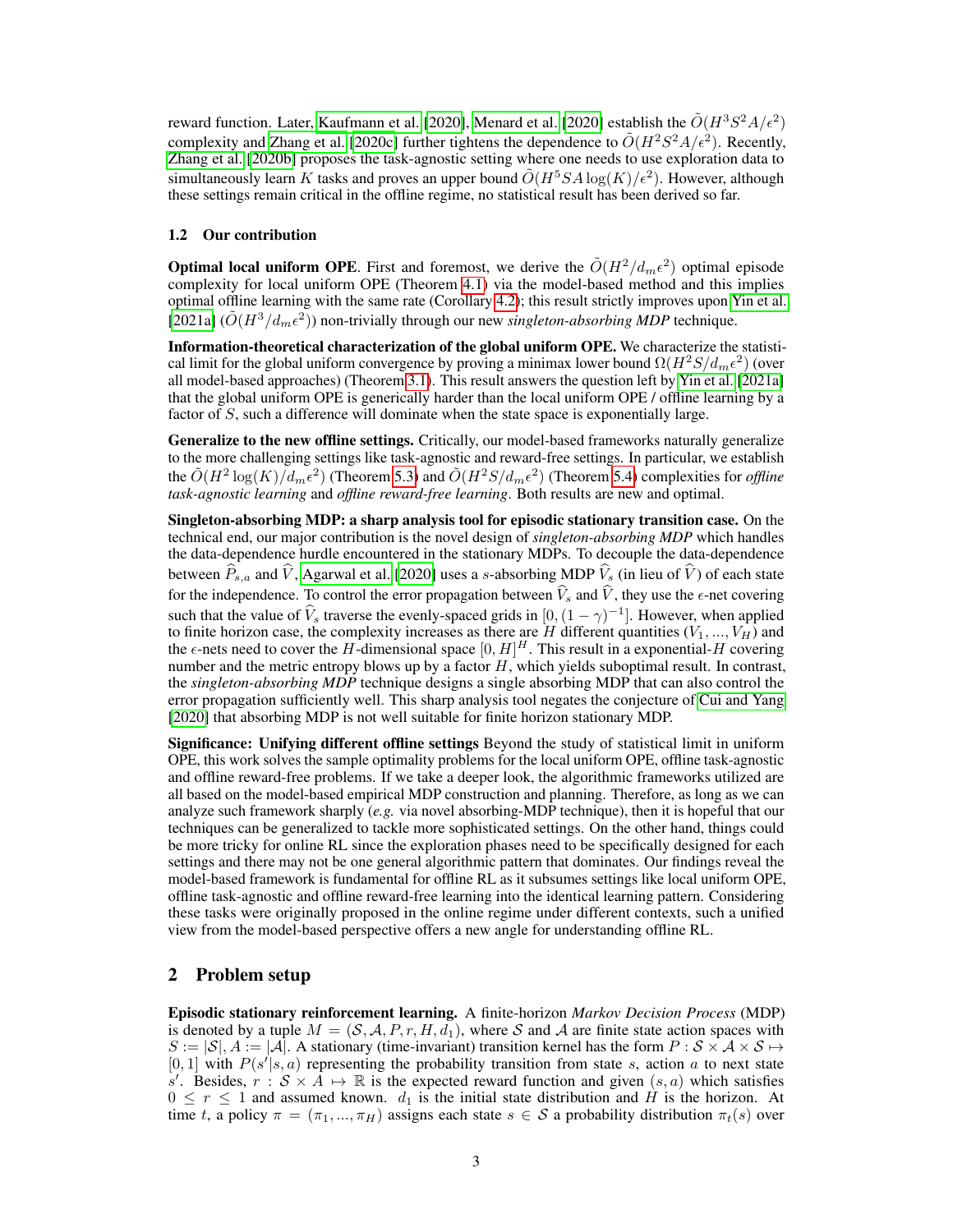Figure 1: Related comparisons of sample complexities for offline RL

| Result/Method                                                                                                            | Setting           | Type           | Complexity                                         | Uniform guarantee?          |
|--------------------------------------------------------------------------------------------------------------------------|-------------------|----------------|----------------------------------------------------|-----------------------------|
| Le et al. [2019]                                                                                                         | $\infty$ -horizon | FOI variants   | $\ddot{O}((1-\gamma)^{-6}\beta_{\mu}/\epsilon^2)$  | No                          |
| FOI [Chen and Jiang, 2019]                                                                                               | $\infty$ -horizon | FOI variants   | $\ddot{O}((1-\gamma)^{-6}C/\epsilon^2)$            | N <sub>0</sub>              |
| MSBO/MABO [Xie and Jiang, 2020]                                                                                          | $\infty$ -horizon | FOI variants   | $\widetilde{O}((1-\gamma)^{-4}C_{\mu}/\epsilon^2)$ | No.                         |
| OPEMA [Yin et al., 2021a]                                                                                                | $H$ -horizon      | Non-splitting  | $\widetilde{O}(H^3/d_m\epsilon^2)$                 | $\sqrt{H/S}$ -local uniform |
| OPDVR Yin et al. [2021b]                                                                                                 | $H$ -horizon      | Data splitting | $\widetilde{O}(H^2/d_m\epsilon^2)$                 | N <sub>0</sub>              |
| Model-based Plug-in (Corollary 4.2)                                                                                      | $H$ -horizon      | Non-splitting  | $\widetilde{O}(H^2/d_m\epsilon^2)$                 | $\sqrt{H/S}$ -local uniform |
| Task-Agnostic (Theorem 5.3)                                                                                              | $H$ -horizon      | Non-splitting  | $\widetilde{O}(H^2 \log(K) / d_m \epsilon^2)$      |                             |
| Reward-Free (Theorem 5.4)                                                                                                | $H$ -horizon      | Non-splitting  | $O(H^2S/d_m\epsilon^2)$                            |                             |
| * K is the number of tasks for Task-agnostic setting and $\beta_{\mu}$ , C and $1/d_m$ are data coverage parameters that |                   |                |                                                    |                             |

measure the state-action dependence and are qualitative similar under their respective assumptions.

actions. For a policy  $\pi$ , a random trajectory  $s_1, a_1, r_1, \ldots, s_H, a_H, r_H, s_{H+1}$  is generated as follows:  $s_1 \sim d_1, a_t \sim \pi(\cdot|s_t), r_t = r(s_t, a_t), s_{t+1} \sim P(\cdot|s_t, a_t), \forall t \in [H].$ 

For any policy  $\pi$  and any  $h \in [H]$ , value function  $V_h^{\pi}(\cdot) \in \mathbb{R}^S$  and Q-value function  $Q_h^{\pi}(\cdot, \cdot) \in \mathbb{R}^{S \times A}$ are defined as:  $V_h^{\pi}(s) = \mathbb{E}_{\pi}[\sum_{t=h}^H r_t | s_h = s], \quad Q_h^{\pi}(s, a) = \mathbb{E}_{\pi}[\sum_{t=h}^H r_t | s_h, a_h = s, a], \forall s, a \in \mathcal{S}, \mathcal{A}.$ The goal of RL is to find a policy  $\pi^*$  such that  $v^\pi:=\mathbb{E}_\pi\left[\sum_{t=1}^H r_t\right]$  is maximized, which is equivalent to simultaneously maximize  $V_1^{\pi}(s)$  (or  $Q_1^{\pi}(s, a)$ ) for all s (or s, a) [\[Sutton and Barto, 2018\]](#page-12-15). Therefore, for a targeted accuracy  $\epsilon > 0$  it suffices to find a policy  $\pi_{\text{alg}}$  such that  $\left\|Q_1^* - Q_1^{\pi_{\text{alg}}}\right\|_{\infty} \leq \epsilon$ . We denote  $V_h^{\pi}, Q_h^{\pi}$  as column vectors and  $P_{s,a}$  as the row vector. In particular, we denote the average marginal state-action occupancy  $d^{\pi}(s, a)$  as:  $d^{\pi}(s, a) := \frac{1}{H} \sum_{t=1}^{H} \mathbb{P}[s_t = s | s_1 \sim d_1, \pi] \cdot \pi_t(a|s)$ .

**Offline setting.** The offline RL assumes that episodes  $\mathcal{D} = \left\{ \left( s_t^{(i)}, a_t^{(i)}, r_t^{(i)}, s_{t+1}^{(i)} \right) \right\}_{i \in [n]}^{t \in [H]}$  are rolling from some behavior policy  $\mu$  a priori. In particular, we do not assume the knowledge of  $\mu$ .

Model-based RL. We focus our attention on the model-based methods, which has witnessed numerous successes and is one of the most critical components of theoretical RL as a whole (as reviewed in Section [1.1\)](#page-1-2). To make the presentation precise, we define the following:

<span id="page-3-1"></span>Definition 2.1. *Model-based RL: Solving RL problems (either learning or evaluation) through learning / modeling transition dynamic* P*.*

We emphasize that the model-based approaches in general (*e.g.* [Jaksch et al.](#page-11-12) [\[2010\]](#page-11-12), [Ayoub](#page-10-11) [et al.](#page-10-11) [\[2020\]](#page-11-13), [Kidambi et al.](#page-11-13) [2020]) follow the procedure of modeling the full MDP  $M =$  $(S, A, P, r, H, d_1)$  instead of only the transition P. Nevertheless, we (by convention) assume the mean reward function is known and the initial state distribution  $d_1$  will not affect the choice of optimal policy  $\pi^*$ . Thus, Definition [2.1](#page-3-1) suffices for our purposes.

#### <span id="page-3-0"></span>2.1 Uniform convergence in offline RL

We study offline RL from the uniform OPE perspective. Concretely, uniform OPE extends the point-wise (fixed target policy) OPE to a family of policies Π. The goal is to construct estimator  $\widehat{Q}_1^{\pi}$  such that  $\sup_{\pi \in \Pi} ||Q_1^{\pi} - \widehat{Q}_1^{\pi}|| < \epsilon$ , which automatically ensures point-wise OPE for any  $\pi \in \Pi$ .<br>More importantly, uniform OPE directly implies offline learning when  $\Pi$  contains optimal policie As explained in Section [1,](#page-0-0) let  $\hat{\pi}^* := \argmax_{\pi} \hat{V}_1^{\pi}$  be the *empirical optimal policy* for some OPE estimator  $\hat{v}^{\pi}$  then by (1)  $\hat{\pi}^*$  is a near-optimal policy given uniform OPE guarantee. We consider the estimator  $\hat{v}^{\pi}$ , then by [\(1\)](#page-1-3)  $\hat{\pi}^{\star}$  is a near-optimal policy given uniform OPE guarantee. We consider the following two policy classes that are of the interests following two policy classes that are of the interests.

<span id="page-3-2"></span>**Definition 2.2** (The global (deterministic) policy class.). *The global policy class*  $\Pi_q$  *consists of all the non-stationary (deterministic) policies.*

It is well-known [\[Sutton and Barto, 2018\]](#page-12-15) there exists at least one (deterministic) optimal policy, therefore  $\Pi<sub>q</sub>$  is sufficiently rich for evaluating algorithms that aim at learning the optimal policy.

<span id="page-3-3"></span>**Definition 2.3** (The local policy class). *Given empirical MDP*  $\widehat{M}$  *and*  $\widehat{V}_h^{\pi}$  *is the value under*  $\widehat{M}$ *. Let*  $\hat{\pi}^* := \argmax_{\pi} \hat{V}_1^{\pi}$  *be the empirical optimal policy, then the local policy class*  $\Pi_l$  *is defined as:* 

$$
\Pi_l := \left\{ \pi : \ s.t. \ \left\| \widehat{V}_h^{\pi} - \widehat{V}_h^{\widehat{\pi}^*} \right\|_{\infty} \le \epsilon_{opt}, \forall h \in [H] \right\}
$$

*where*  $\epsilon_{opt} \geq 0$  *is a parameter.*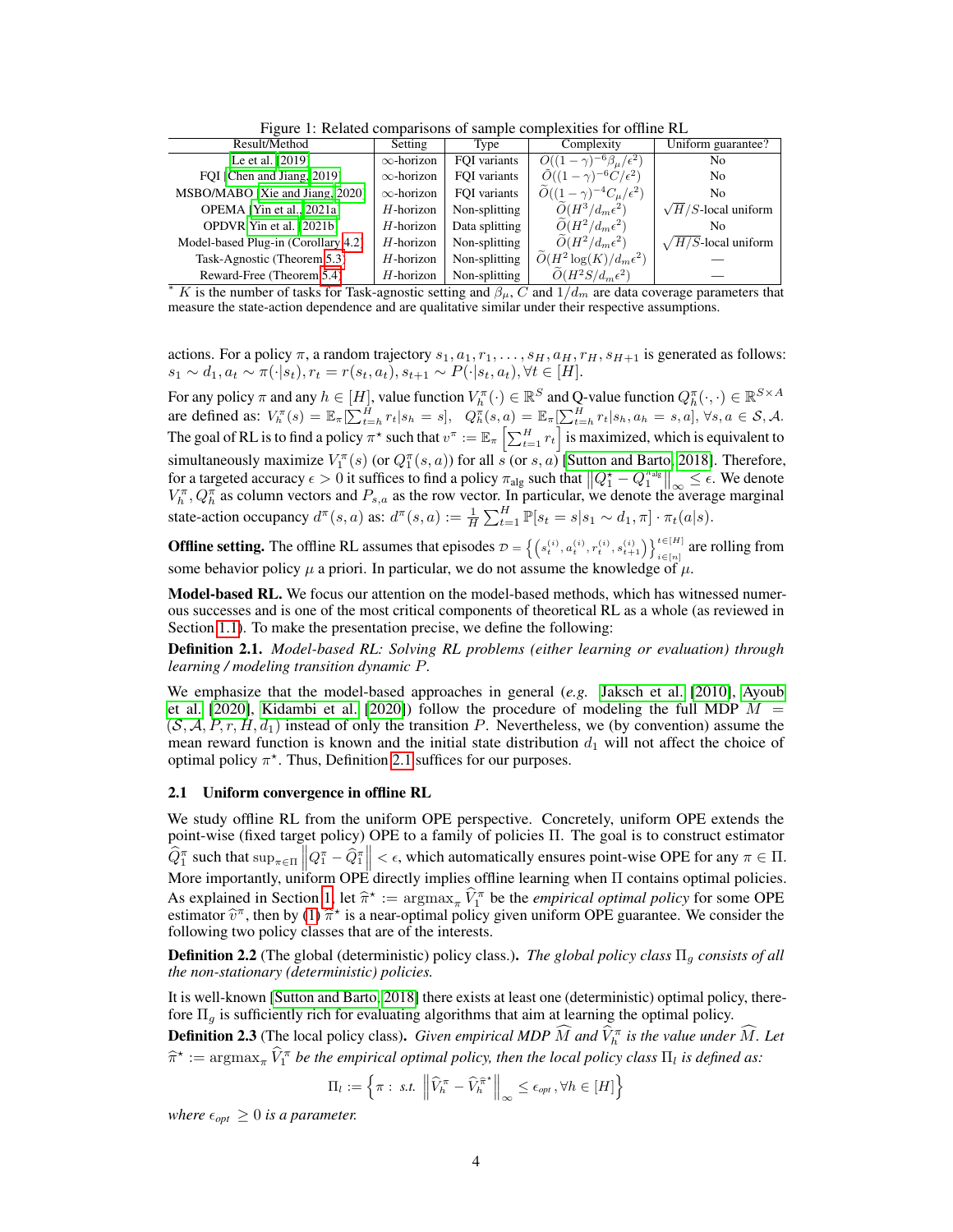In above  $\widehat{M}$  uses  $\widehat{P}$  in lieu of P where  $\widehat{P}(s'|s,a) = \frac{n_{s',s,a}}{n_{s,a}}$  if  $n_{s,a} > 0$  and  $1/S$  otherwise.<sup>[3](#page-4-2)</sup> This class characterizes policies in the neighborhood of empirical optimal policy. Given  $\hat{P}$ , it is efficient to obtain  $\hat{\pi}^*$  using Value / Policy Iteration, therefore it is more practical to consider the neighborhood of  $\hat{\pi}^*$  (instead of  $\pi^*$ ) since practitioners can use data  $\hat{\pi}$  to really check  $\Pi$ , whenever needed.  $\hat{\pi}^*$  (instead of  $\pi^*$ ) since practitioners can use data D to really check  $\Pi_l$  whenever needed. Next we<br>present the regularity assumption required for uniform convergence OPE problem present the regularity assumption required for uniform convergence OPE problem.

<span id="page-4-0"></span>**Assumption 2.4** (Exploration requirement). *Logging policy*  $\mu$  *obeys that*  $\min_s d^{\mu}(s) > 0$ *, for any state* s that is "accessible". Moreover, we define the quantity  $d_m := \min_{s,a} \{ d^{\mu}(s,a) : d^{\mu}(s,a) > 0 \}$  $(\text{recall } d^{\mu}(s, a) \text{ in Section 2})$  to be the minimal average marginal state-action probability.

State s is "accessible" means there exists a policy  $\pi$  so that  $d^{\pi}(s) > 0$ . If for any policy  $\pi$  we always have  $d^{\pi}(s) = 0$ , then state s can never be visited in the given MDP. Note this is weaker than [Yin et al.](#page-13-3) [\[2021a\]](#page-13-3) since  $d^{\mu}(s)$  is the average version of  $d_t^{\mu}(s)$ . Assumption [2.4](#page-4-0) is the minimal assumption needed for the consistency of uniform OPE task and is qualitatively similar to the *concentrability* assumption [\[Munos, 2003\]](#page-12-11). This assumption can be potentially relaxed for pure offline learning problems, *e.g.* [Liu et al.](#page-11-14) [\[2019\]](#page-11-14), [Rashidinejad et al.](#page-12-8) [\[2021\]](#page-12-8), where they only require  $d^{\mu}(s)(d^{\mu}(s, a)) > 0$  for any state  $s(s, a)$  satisfies  $d^{\pi^*}(s)(d^{\pi^*}(s, a)) > 0$ .

# 3 Statistical Hardness for Model-based Global Uniform OPE

From [\(1\)](#page-1-3) and Definition [2.2,](#page-3-2) it is clear the global uniform OPE implies offline RL, therefore it is natural to wonder whether they just are *"the same task"* (their sample complexities have the same minimax rates). If this conjecture is true, then deriving sample efficient global OPE method is just as important as deriving efficient offline learning algorithm (plus the additional benefit of evaluating data-dependent algorithms)! [Yin et al.](#page-13-3) [\[2021a\]](#page-13-3) proves the  $\tilde{O}(H^3S/d_m\epsilon^2)$  upper bound and  $\Omega(H^3/d_m\epsilon^2)$  lower bound for global uniform OPE, but it is unclear whether the additional S is essential. We answer the question affirmatively by providing a tight lower bound result with a concise proof to show no model-based algorithm can surpass  $\tilde{\Omega}(S/d_m\epsilon^2)$  information-theoretical limit.

<span id="page-4-1"></span>**Theorem 3.1** (Minimax lower bound for global uniform OPE). Let  $d_m$  be a parameter such that  $0 < d_m \leq \frac{1}{SA}$ . Let the problem class be  $\mathcal{M}_{d_m} := \{(\mu, M) \mid \min_{t,s_t,a_t} d_t^{\mu} (s_t,a_t) \geq d_m\}$ . Then *there exists universal constants*  $c, C, p > 0$  *such that: for any*  $n \ge cS/d_m \cdot \log(SAp)$ ,

$$
\inf_{\widehat{Q}_{1,mb}} \sup_{\mathcal{M}_{d_m}} \mathbb{P}_{\mu,M} \left( \sup_{\pi \in \Pi_g} \left\| \widehat{Q}_{1,mb}^{\pi} - Q_1^{\pi} \right\|_{\infty} \ge C \sqrt{\frac{H^2 S}{n d_m}} \right) \ge p,
$$

*where*  $\widehat{Q}_{1,mb}$  *is the output of any model-based algorithm and*  $\Pi_q$  *is defined in Definition* [2.2.](#page-3-2)

By setting  $\epsilon := \sqrt{\frac{H^2 S}{n d_m}}$ , Theorem [3.1](#page-4-1) establishes the global uniform convergence lower bound of  $\Omega(H^2S/d_m\epsilon^2)$  over model-based methods, which builds the hard statistical threshold between the global uniform OPE and the local uniform OPE tasks by a factor of  $S$  since the local case has achievable  $\tilde{O}(1/d_m\epsilon^2)$  rate on the dependence for state-actions. This result also reveals the global uniform convergence bound in [Yin et al.](#page-13-3) [\[2021a\]](#page-13-3)  $(\tilde{O}(H^3S/d_m\epsilon^2))$  is essentially minimax rate-optimal for their *non-stationary setting*[4](#page-4-3) and complements the story on the optimality behavior for global uniform OPE. Moreover, from the generative model view the lower bound degenerates to  $S/\bar{d}_m\epsilon^2 \approx \Theta(S^2A/\epsilon^2)$  which is linear in the model size  $S^2A$ . This means in order to achieve global uniform convergence any algorithm needs to estimate each coordinate of transition kernel  $P(s'|s, a)$ accurately. We now provide the proof sketch and full proof is deferred to Appendix [C.](#page--1-1)

*Proof Sketch.* We only explain the case where  $H = 2$  in this proof sketch. Our proof relies on the following novel reduction to  $l_1$  density estimation

$$
\sup_{\pi \in \Pi_g} \left\| \widehat{Q}_1^{\pi} - Q_1^{\pi} \right\|_{\infty} \ge \sup_{s,a} \frac{1}{2} \left\| \widehat{P}(\cdot | s, a) - P(\cdot | s, a) \right\|_{1}
$$

<span id="page-4-3"></span><span id="page-4-2"></span><sup>&</sup>lt;sup>3</sup>Here  $n_{s,a}$  is the number of pair  $(s,a)$  being visited among n episodes.  $n_{s',s,a}$  is defined similarly.

<sup>&</sup>lt;sup>4</sup>To be rigorous, we ramark that it is rate-optimal since for the non-stationary setting the dependence for horizon is higher by a factor H.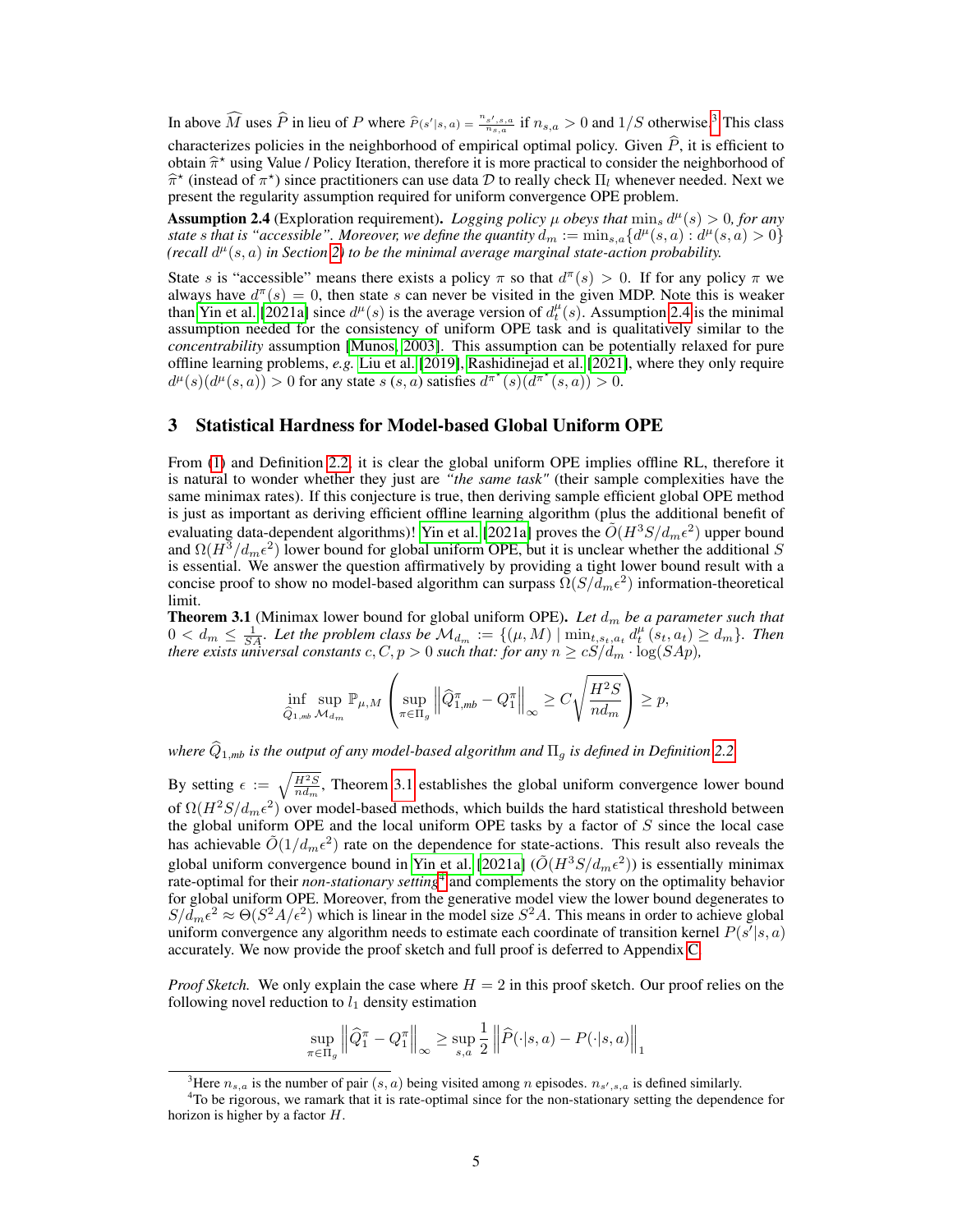and leverages the Minimax rate for estimating discrete distribution under  $l_1$  loss is  $O(\sqrt{S/n_{s,a}})$ [\[Han et al., 2015\]](#page-10-12). Concretely, by Definition [2.1,](#page-3-1) let P be the learned transition by any arbitrary model-based method. Since we assume r is known and by convention  $Q_{H+1}^{\pi} = 0$  for any  $\pi$ , then by Bellman equation  $\widehat{Q}_h^{\pi} = r_h + \widehat{P}^{\pi_{h+1}} \widehat{Q}_{h+1}^{\pi}$ ,  $\forall h \in [H]$ . In particular,  $\widehat{Q}_{H+1}^{\pi} = Q_{H+1}^{\pi} = 0$ , and this implies  $\hat{Q}_{H}^{\pi} = Q_{H}^{\pi} = r_H$ . Now, again by definition of Bellman equation  $\hat{Q}_{H-1}^{\pi} =$  $r_{H-1} + \hat{P}^{\pi}{}_{H}\hat{Q}_{H}^{\pi} = r_{H-1} + \hat{P}^{\pi}{}_{H}r_{H}$  and  $Q_{H-1}^{\pi} = r_{H-1} + P^{\pi}{}_{H}r_{H}$ , therefore (recall  $H = 2$  and note  $r_H \in \mathbb{R}^{S \cdot A}, r_H^{\pi_H} \in \mathbb{R}^S$ )

$$
\sup_{\pi \in \Pi_g} \left\| \widehat{Q}_{H-1}^{\pi} - Q_{H-1}^{\pi} \right\|_{\infty} = \sup_{\pi \in \Pi_g} \left\| \left( \widehat{P}^{\pi_H} - P^{\pi_H} \right) r_H \right\|_{\infty} = \sup_{\pi \in \Pi_g} \left\| \left( \widehat{P} - P \right) r_H^{\pi_H} \right\|_{\infty}
$$

$$
\approx \sup_{r \in \{0,1\}^S} \left\| \left( \widehat{P} - P \right) r \right\|_{\infty} \ge \sup_{s,a} \frac{1}{2} \left\| \widehat{P}(\cdot|s,a) - P(\cdot|s,a) \right\|_{1} \ge O(\sqrt{S/n_{s,a}});
$$

Lastly, using exponential tail bound to obtain  $O(\sqrt{S/n_{s,a}}) \gtrsim O(\sqrt{S/n_{m}})$  with high probability. See Appendix [C](#page--1-1) for how to prove the result for the general  $H$ .

# 4 Optimal local uniform OPE via model-based plug-in method

Global uniform OPE is intrinsically harder than the offline learning problem due to the additional state-space dependence and such a gap will amplify when  $S$  is (exponentially) large. This motivates us to switch to the local uniform convergence regime that enables optimal learning but also has sub-linear state-action size  $\tilde{O}(1/d_m)$  in the policy evaluation. [Yin et al.](#page-13-3) [\[2021a\]](#page-13-3) Theorem 3.7 first obtains the  $\tilde{O}(H^3/d_m\epsilon^2)$  local uniform convergence for  $\Pi_l$  (recall Definition [2.3\)](#page-3-3) and also obtains the same rate for the learning task. Unfortunately, their technique cannot further reduces the dependence of  $H$  for stationary transition case. In this section we show the model-based plug-in approach ensures optimal local uniform OPE and further implies optimal offline learning with episode complexity  $\tilde{O}(H^2/d_m\epsilon^2)$ . To this end, we design the new *singleton-absorbing MDP* to handle the challenge in the stationary transition setting, which uses the absorbing MDP with one single  $H$ -dimensional reference point and is our major technical contribution. The *singleton-absorbing MDP* technique avoids the exponential  $H$  cover used in [Cui and Yang](#page-10-10)  $[2020]$  and answers their conjecture that absorbing MDP is not well suitable for finite horizon stationary MDP.[5](#page-5-1)

## 4.1 Model-based Offline Plug-in Estimator

Recall  $n_{s,a} := \sum_{i=1}^{n} \sum_{h=1}^{H} \mathbf{1}[s_h^{(i)}]$  $\begin{bmatrix} (i) & (i) & (ii) \\ (i) & (ii) & (iii) \end{bmatrix}$  on the total counts that visit  $(s, a)$  pair, then the model-based offline plug-in estimator constructs estimator  $\hat{P}$  as:  $\hat{P}(s'|s, a) = \sum_{k=1}^{\infty} P(k'|s, a)$  $\sum_{i=1}^n\sum_{h=1}^H{\bf 1}[(s_{h+1}^{(i)},a_h^{(i)},s_h^{(i)}){=} (s',s,a)]$  $\frac{(a+1)(a)_h}{n_{s,a}}$ ,  $\frac{(s-1)(s-1)(s-1)}{s-1}$ , if  $n_{s,a} > 0$  and  $\widehat{P}(s'|s,a) = \frac{1}{S}$  if  $n_{s,a} = 0$ . As a consequence, the estimators  $\widehat{Q}_h^{\pi}$ ,  $\widehat{V}_h^{\pi}$  are computed as:  $\widehat{Q}_h^{\pi} = r + \widehat{P}^{\pi_{h+1}} \widehat{Q}_{h+1}^{\pi} = r + \widehat{P} \widehat{V}_{h+1}^{\pi}$ , with the initial distribution  $d_1(s) = n_s/n$ . Under the above setting, we can define the empirical Bellman optimality equations (as well as the population version for completeness) as  $\forall s \in S, h \in [H]$ :

$$
V_h^{\star}(s) = \max_a \left\{ r(s, a) + P(\cdot | s, a) V_{h+1}^{\star} \right\}, \quad \widehat{V}_h^{\star}(s) = \max_a \left\{ r(s, a) + \widehat{P}(\cdot | s, a) \widehat{V}_{h+1}^{\star} \right\}.
$$

Now we can state our local uniform OPE result with this construction.

## 4.2 Main results for local uniform OPE and offline learning

Recall  $\hat{\pi}^* := \argmax_{\pi} \hat{V}_1^{\pi}$  is the empirical optimal policy and the local policy class  $\Pi_l := \{\pi : ||\hat{\pi}_l \geq ||\hat{\pi}_l \geq ||\hat{\pi}_l \geq ||\hat{\pi}_l \geq ||\hat{\pi}_l \geq ||\hat{\pi}_l \geq ||\hat{\pi}_l \geq ||\hat{\pi}_l \geq ||\hat{\pi}_l \geq ||\hat{\pi}_l \geq ||\hat{\pi}_l \geq ||\hat{\pi}_l \$ s.t.  $\left\| \widehat{V}_h^{\pi} - \widehat{V}_h^{\widehat{\pi}^{\star}} \right\|_{\infty} \leq \epsilon_{\text{opt}}, \forall h \in [H] \}.$ 

<span id="page-5-1"></span><span id="page-5-0"></span><sup>&</sup>lt;sup>5</sup>See their Section 7, first bullet point for a discussion.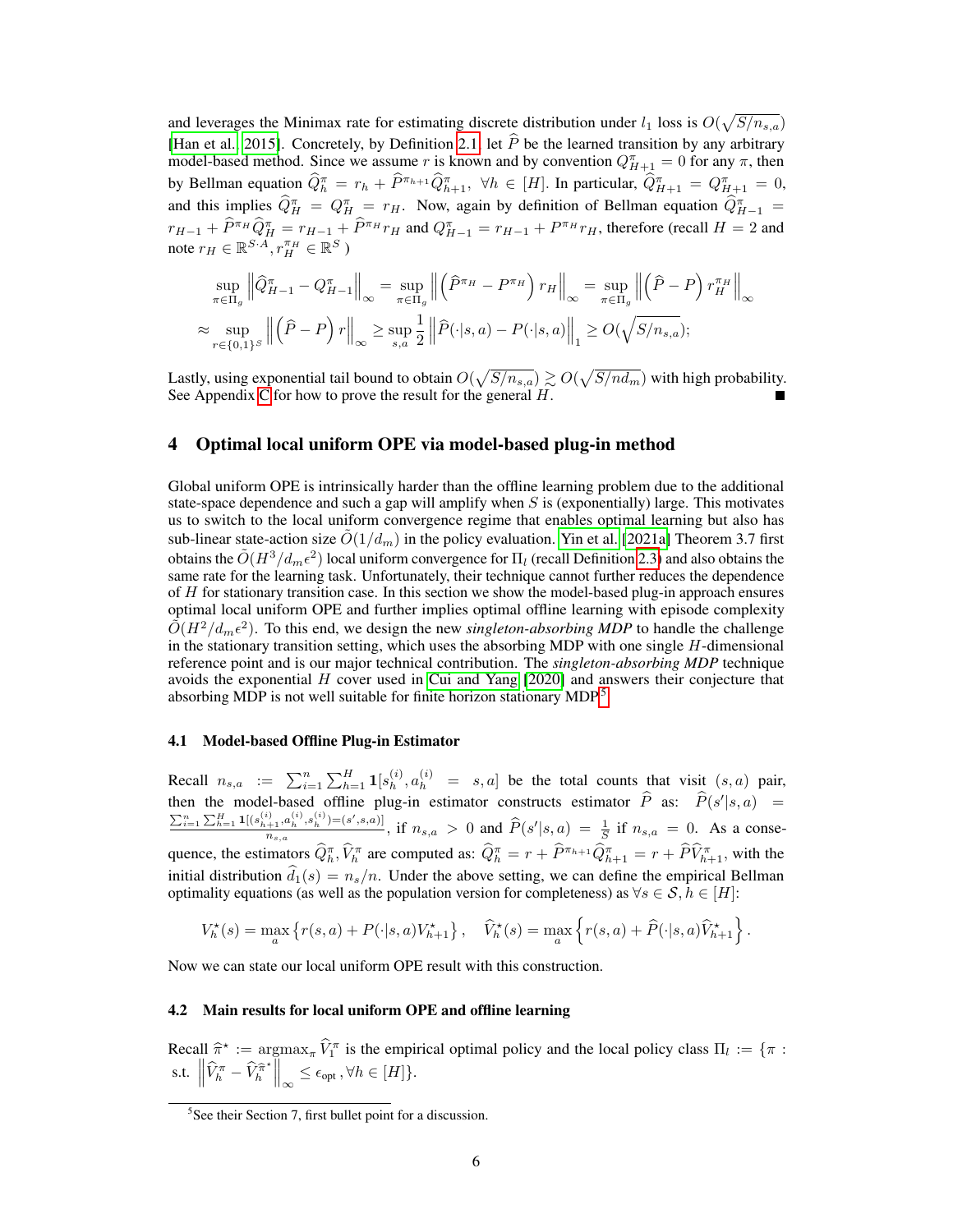**Theorem 4.1** (optimal local uniform OPE). Let  $\epsilon_{opt} \leq \sqrt{H/S}$  and denote  $\iota = \log(HSA/\delta)$ . For  $a_n y \delta \in [0,1]$ , there exists universal constants c, C such that when  $n > cH \cdot \log(HSA/\delta)/d_m$ , with *probability*  $1 - \delta$ ,

$$
\sup_{\pi \in \Pi_l} \left\| \widehat{Q}_1^{\pi} - Q_1^{\pi} \right\|_{\infty} \le C \left[ \sqrt{\frac{H^2 \iota}{nd_m}} + \frac{H^{2.5} S^{0.5} \iota}{nd_m} \right].
$$

Theorem [4.1](#page-5-0) establishes the  $\tilde{O}(H^2/d_m\epsilon^2)$  complexity bound and directly implies the upper bound for  $\sup_{\pi \in \Pi_l} ||\hat{V}_1^{\pi} - V_1^{\pi}||_{\infty}$  with the same rate. This result improves the local uniform convergence rate  $\tilde{O}(H^3/d_m\epsilon^2)$  in [Yin et al.](#page-13-3) [\[2021a\]](#page-13-3) (Theorem 3.7) by a factor of H and is near-minimax optimal (up to the logarithmic factor). Such result is first achieved by our novel *singleton absorbing MDP* technique. We explain this technique in detail in the next section.

On the other hand, characterizing policy class through the distance in value (like  $\Pi_l$ ) is more flexible than characterizing the distance between policies themselves (*e.g.* via total variation). This is because: if two policies are "close", then their values are also similar; but the reverse may not be true since two very different policies could possibly generate similar values. Therefore the consideration of  $\Pi_l$ is generic and conceptually reflects the fundamental principle of RL: as long as two policies yield the same value, they are considered "equally good", no matter how different they are.<sup>[6](#page-6-1)</sup>

Most importantly, Theorem [4.1](#page-5-0) guarantees near-minimax optimal offline learning:

<span id="page-6-0"></span>**Corollary 4.2** (optimal offline learning). If  $\epsilon_{opt} \leq \sqrt{H/S}$  and that  $\sup_t ||\hat{V}_t^{\hat{\pi}} - \hat{V}_t^{\hat{\pi}^*}||_{\infty} \leq \epsilon_{opt}$ , *when*  $n > O(H \cdot \iota/d_m)$ , then with probability  $1 - \delta$ , element-wisely,

$$
V_1^\star - V_1^{\widehat{\pi}} \leq C \bigg[ \sqrt{\frac{H^2\iota}{nd_m}} + \frac{H^{2.5}S^{0.5}\iota}{nd_m} \bigg] \mathbf{1} + \epsilon_{\text{opt}} \, \mathbf{1}.
$$

Corollary [4.2](#page-6-0) first establishes the minimax rate for offline learning for any policy  $\hat{\pi}$  with the measurable gap  $\epsilon_{opt} \leq \sqrt{H/S}$ . This extends the standard concept of offline learning by allowing any empirical planning algorithm (*e.g.* VI/PI) to find an *inexact*  $\hat{\pi}$  as an  $(\tilde{O}\sqrt{H^2/nd_m} + \epsilon_{opt})$ -optimal<br>policy (instead of finding exact  $\hat{\pi}^*$ ). The use of *inexact*  $\hat{\pi}$  could encourage early stopping (*e.g* policy (instead of finding exact  $\hat{\pi}^*$ ). The use of *inexact* π could encourage early stopping (*e.g.* for VI/PI) therefore saves computational iterations. Besides, we leverage full data to construct empir-VI/PI) therefore saves computational iterations. Besides, we leverage full data to construct empirical MDP for planning and, on the contrary, [Yin et al.](#page-13-2) [\[2021b\]](#page-13-2) uses data-splitting (split data into mini-batches and only apply each mini-batch at each specific iteration) to enable Variance Reduction technique, which could cause inefficient data use for the practical purpose. By the following lower bound result from [Yin et al.](#page-13-2) [\[2021b\]](#page-13-2), our Corollary [4.2](#page-6-0) is near minimax optimal.

**Theorem 4.3** (Theorem 4.2. [Yin et al.](#page-13-2) [\[2021b\]](#page-13-2)). Let  $\mathcal{M}_{d_m}$  be the same as Theorem [3.1.](#page-4-1) There exists universal constants  $c_1, c_2, c, p$  *(with*  $H, S, A \ge c_1$  *and*  $0 < \epsilon < c_2$ *) such that when*  $n \le cH^2/d_m\epsilon^2$ *,*  $a$ 

$$
\inf_{V_1^{\pi_{alg}}} \sup_{(\mu,M)\in\mathcal{M}_{d_m}} \mathbb{P}_{\mu,M} \left( ||V_1^* - V_1^{\pi_{alg}}||_{\infty} \ge \epsilon \right) \ge p.
$$

For the rest of the section, we explain the proving ideas by introducing the *singleton-absorbing MDP* technique and the full proofs of Theorem [4.1,](#page-5-0) Corollary [4.2](#page-6-0) can be found in Appendix [B,](#page--1-2) [D.](#page--1-3)

#### 4.3 Singleton absorbing MDP for finite horizon MDP

For the ease of illustration, we explain our idea via bounding  $||\widehat{Q}_h^{\hat{\pi}^*} - Q_h^{\hat{\pi}^*}||_{\infty}$  (instead of  $\sup_{\pi \in \Pi_l} ||\hat{Q}_l^{\pi} - Q_l^{\pi}||_{\infty}$  and choose related quantity  $\hat{\pi}^*$  (instead of  $\hat{\pi}$ ) and  $\hat{V}_h^*$  (instead of  $\hat{V}_h^{\hat{\pi}}$ ) and  $\hat{V}_h^*$  (instead of  $\hat{V}_h^{\hat{\pi}}$ ) to discuss. Essentially, the key challenge in obtaining the optimal dependence in stationary setting is the need to decouple the dependence between  $P - \widehat{P}$  and  $\widehat{V}_h^*$  as we aggregate all data for constructing both  $\widehat{P}$  and  $\widehat{V}_h^*$ . This issue is not encountered in the non-stationary setting in general due to the flexibility to estimate different transition  $P_t$  at each time [\[Yin et al., 2021a\]](#page-13-3) and  $\widehat{P}_t$  and  $\widehat{V}_{t+1}^*$  preserve conditional independence. However, when confined to stationary case, their complex  $\tilde{O}(H^3/d_m\epsilon^2)$ becomes suboptimal. Moreover, the direct use of s-absorbing MDP in [Agarwal et al.](#page-10-9) [\[2020\]](#page-10-9) does

<span id="page-6-1"></span><sup>&</sup>lt;sup>6</sup>We recognize that in the specific settings  $(e.g.$  safe policy improvement) some of the policies that yield high values are not feasible. These considerations are beyond the scope of this paper.

<span id="page-6-2"></span><sup>&</sup>lt;sup>7</sup>The original Theorem uses  $v^*$  but we use  $V_1^*$  here. It does not matter since we can manually add a default state at the beginning of the MDP and obtain the result for our version.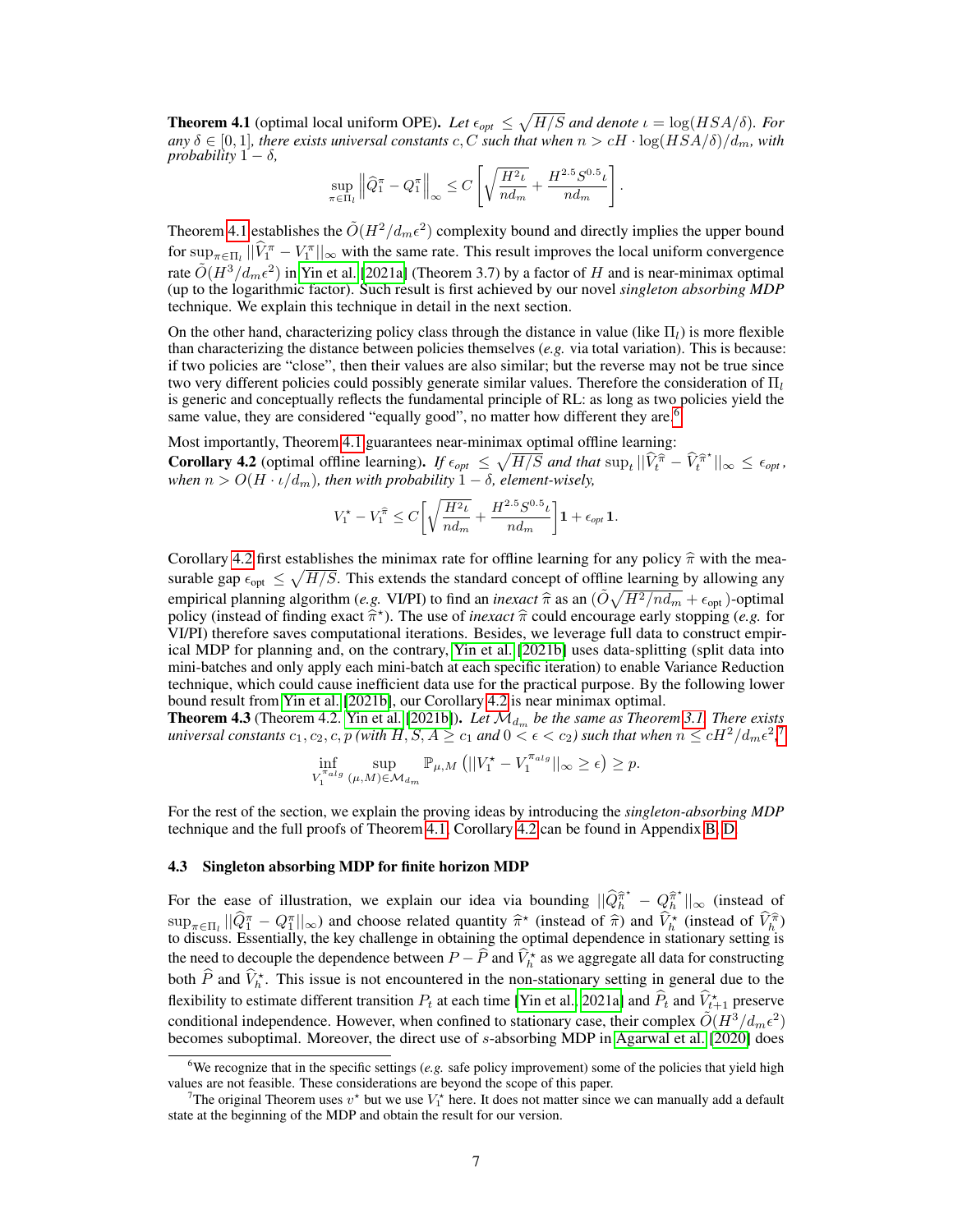not yield tight bounds for the finite horizon stationary setting, as it requires s-absorbing MDPs with H-dimensional fine-grid cover to make sure  $\hat{V}_h^*$  is close to one of the elements in the cover (which has size  $\approx H^H$  and it is not optimal [Cui and Yang](#page-10-10) [\[2020\]](#page-10-10)). We overcome this hurdle by choosing *only one* delicate absorbing MDP to approximate  $\hat{V}_h^*$  which will not incur additional dependence on horizon  $H$  caused by the union bound. We begin with the general definition of absorbing MDP initialized in [Agarwal et al.](#page-10-9) [\[2020\]](#page-10-9) and then introduce the *singleton absorbing MDP*.

Standard s-absorbing MDP in the finite horizon setting. The general s-absorbing MDP is defined as follows: for a fixed state s and a sequence  $\{u_t\}_{t=1}^H$ , MDP  $M_{s,\{u_t\}_{t=1}^H}$  is identical to M for all states except s, and state s is absorbing in the sense  $P_{M_{s,\{u_t\}_{t=1}^H}}(s|s,a) = 1$  for all a, and the instantaneous reward at time t is  $r_t(s, a) = u_t$  for all  $a \in \mathcal{A}$ ,  $t \in [H]$ . For convenience, we use the shorthand notation  $V_{\{s,u_t\}}^{\pi}$  to denote  $V_{s,M_{s,\{u_t\}_{t=1}}^{\pi}}^{\pi'}$  and similarly for  $\dot{Q}_t$ , r and transition P. Also,

 $V_{\{s,u_t\}}^{\star}$  ( $Q_{\{s,u_t\}}^{\star}$ ) is the optimal value under  $M_{s,\{u_t\}_{t=1}^H}$ .

Before defining singleton absorbing MDP, we first present the following Lemma [4.4](#page-7-0) and Lemma [4.5](#page-7-1) which support the our design.

<span id="page-7-0"></span>**Lemma 4.4.**  $V_t^*(s) - V_{t+1}^*(s) \ge 0, \forall s \in S, t \in [H].$ 

<span id="page-7-1"></span>**Lemma 4.5.** Fix a state s. If we choose  $u_t^* := V_t^*(s) - V_{t+1}(s)$ , then we have the following vector *form equation*

$$
V^\star_{h,\{s,u^\star_t\}}=V^\star_{h,M}\quad \forall h\in[H].
$$

*Similarly, if we choose*  $\hat{u}_t^* := \hat{V}_t^*(s) - \hat{V}_{t+1}^*(s)$ *, then*  $\hat{V}_{h,\{s,\hat{u}_t^*\}}^* = \hat{V}_{h,M}^*$ ,  $\forall h \in [H]$ *.* 

The proofs are deferred to Appendix [B.](#page--1-2) Note by Lemma [4.4](#page-7-0) the assignment of  $u_t^{\star} := r_{t,\{s,u_t^{\star}\}}$ is well-defined. Lemma [4.5](#page-7-1) is crucial since, under the specification of  $u_t^*$ , the optimal value in  $M_{s,\{u_t^*\}_{t=1}^H}$  is identical to the optimal value in original M. Based on these, we can define the following:

<span id="page-7-2"></span>Definition 4.6 (Singleton-absorbing MDP). *For each state* s*, the singleton-absorbing MDP is chosen to be*  $M_{s, \{u_t^{\star}\}_{t=1}^H}$ , where  $u_t^{\star} := V_t^{\star}(s) - V_{t+1}^{\star}(s)$  for all  $t \in [H]$ .

Using Definition [4.6,](#page-7-2) for each  $(s, a)$  row the term  $(\widehat{P}_{s,a} - P_{s,a})\widehat{V}_h^*$  can be substituted by  $(\widehat{P}_{s,a} - P_{s,a})$  $P_{s,a}$ ) $\hat{V}^{\star}_{h,\{s,u^{\star}_{t}\}}$ , where  $\hat{P}_{s,a}$  and  $\hat{V}^{\star}_{h,\{s,u^{\star}_{t}\}}$  are independent by construction and Bernstein concentration applies. Furthermore, by the selection of  $u_t^*$ , we can control the error of  $||\hat{V}_h^* - \hat{V}_{h,\{s,u_t^*\}}^*||_{\infty}$  to have rate  $O(\sqrt{\frac{1}{n}})$  which forces the term  $(\widehat{P}_{s,a} - P_{s,a})(\widehat{V}_h^{\star} - \widehat{V}_{h,\{s,u_t^{\star}\}}^{\star})$  to have higher order error. These are the critical building blocks for bounding  $||\widehat{Q}_{h}^{\widehat{\pi}^{\star}} - Q_{h}^{\widehat{\pi}^{\star}}||_{\infty}$ .

Indeed, by Bellman equations we have the decomposition:  $\hat{Q}_h^{\hat{\pi}^*} - Q_h^{\hat{\pi}^*} = \dots =$  $\sum_{t=h}^H \Gamma^{\hat{\pi}^*}_{h+1:t}$   $(\hat{P} - P)$   $\hat{V}^*_{t+1}$ , where  $\Gamma^{\pi}_{h+1:t} = \prod_{i=h+1}^t P^{\pi_i}$  is multi-step state-action transition and  $\Gamma_{h+1:h} := I$ . Then for each  $(s, a)$  row

$$
(\widehat{P}_{s,a} - P_{s,a})\widehat{V}_h^{\star} = (\widehat{P}_{s,a} - P_{s,a})(\widehat{V}_h^{\star} - \widehat{V}_{h,\{s,u_t^{\star}\}}^{\star}) + (\widehat{P}_{s,a} - P_{s,a})\widehat{V}_{h,\{s,u_t^{\star}\}}^{\star}
$$

$$
\lesssim ||\widehat{P}_{s,a} - P_{s,a}||_1 ||\widehat{V}_h^{\star} - \widehat{V}_{h,\{s,u_t^{\star}\}}^{\star}||_{\infty} + \sqrt{\frac{\text{Var}_{s,a}(\widehat{V}_{h,\{s,u_t^{\star}\}}^{\star})}{n_{s,a}}} \lesssim \sqrt{\frac{S}{n_{s,a}}} ||\widehat{V}_h^{\star} - \widehat{V}_{h,\{s,u_t^{\star}\}}^{\star}||_{\infty} + \sqrt{\frac{\text{Var}_{s,a}(\widehat{V}_h^{\star})}{n_{s,a}}} \tag{2}
$$

where  $(\star)$  is the place where the traditional technique uses the union bound over their *exponential large*  $\epsilon$ -net and we do not have it! Next, by Lemma [4.5](#page-7-1) and Lemma [B.2](#page--1-4) in Appendix

$$
||\widehat{V}_h^{\star} - \widehat{V}_{h,\{s,u_t^{\star}\}}^{\star}||_{\infty} = ||\widehat{V}_{h,\{s,\hat{u}_t^{\star}\}}^{\star} - \widehat{V}_{h,\{s,u_t^{\star}\}}^{\star}||_{\infty} \leq H \max_{t} |\widehat{u}_t^{\star} - u_t^{\star}| \leq 2H \max_{t} |\widehat{V}_t^{\star} - V_t^{\star}|,
$$

by a crude bound (Lemma [J.10\)](#page--1-5),  $\max_t |\hat{V}_t^* - V_t^*| \leq H^2 \sqrt{\frac{S}{n_{s,a}}}$  which makes  $\sqrt{\frac{1}{n_{s,a}}} ||\hat{V}_h^* \widehat{V}_{h,\{s,u_t^*\}}^{\star}||_{\infty}$  have order  $1/n_{s,a}$ . Finally, to reduce the horizon dependence we apply  $\sum_{t=h}^H \Gamma^{\pi}_{h+1:t} \sqrt{\text{Var}_{s,a} (V^{\pi}_{t+1})} \leq \sqrt{(H-h)^3}$  for any  $\pi$ . This (informally) bounds  $\widehat{Q}^{\widehat{\pi}^{\star}}_h - Q^{\widehat{\pi}^{\star}}_h$  by  $||\widehat{Q}_{h}^{\widehat{\pi}^{\star}} - Q_{h}^{\widehat{\pi}^{\star}}||_{\infty} \lesssim \sqrt{\frac{H^3}{n_{s,a}}} + \frac{Poly(H,S)}{n_{s,a}}$  $\frac{lg(H,S)}{ns_{,a}}$ . Lastly, use  $\min_{s,a} n_{s,a} \gtrsim H \cdot d_m$  to finish the proof.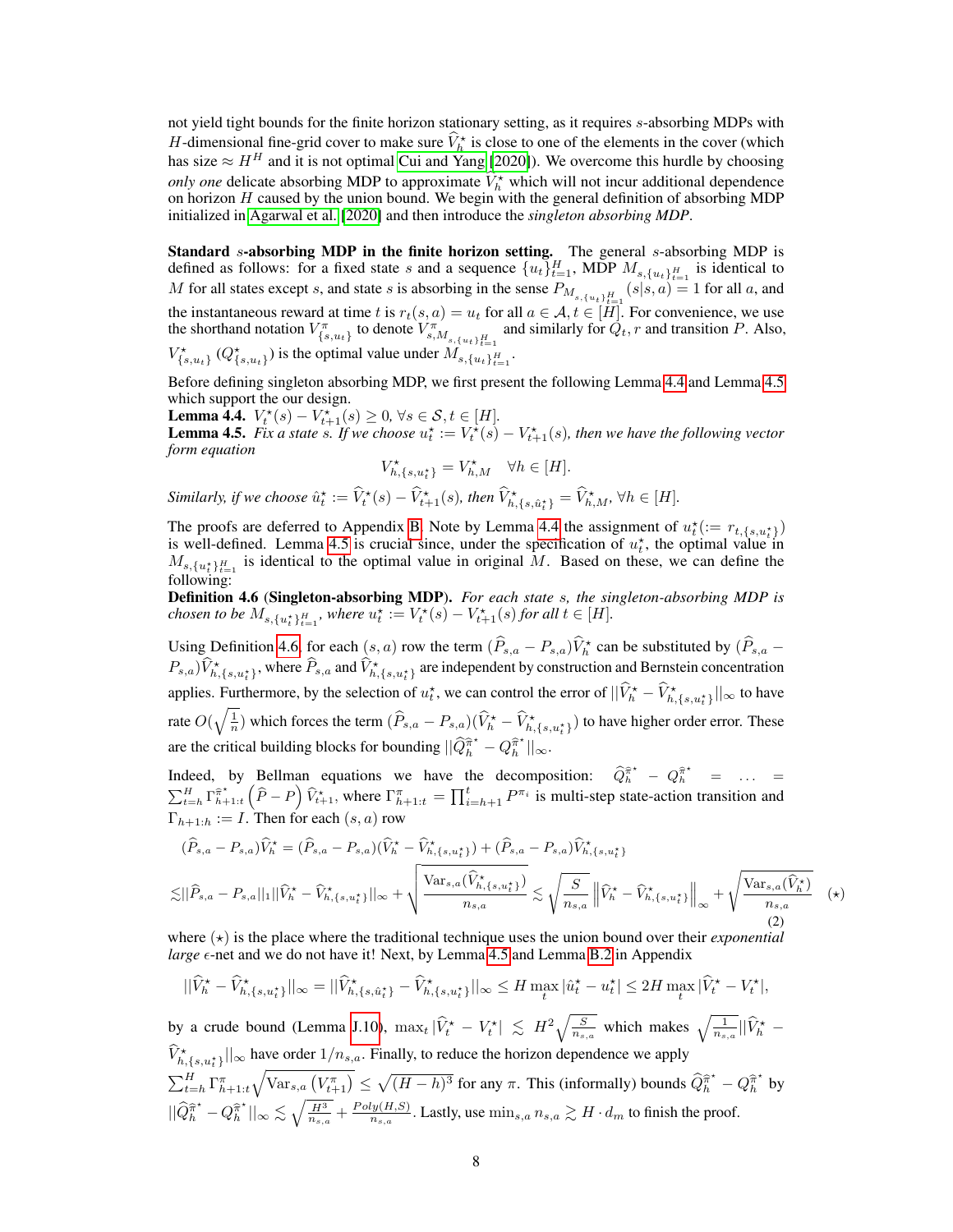**Remark 4.7.** We emphasize the appropriate selection of  $M_{s,\{u_t^*\}_{t=1}^H}$  ( $M_{s,\{u_t^*\}_{t=1}^H}$ ) is the key for achieving optimality. It guarantees two things: 1.  $\widehat{V}^\star_{h,\{s,u^{\star}_t\}}$  approximates  $\widehat{V}^\star_h$  with sufficient accuracy (has rate  $\sqrt{1/n_{s,a}}$ ); 2. it avoids the fine-grid design with exponential union bound in the dominate  $\mathit{term}~(\sqrt{\frac{\text{Var}_{s,a}(\widehat{V}_h^\star) \log(|U_{s,a}|/\delta)}{N}})$  $\frac{\log(|U_{s,a}|/6)}{N}$  with  $|U_{s,a}|$  to be at least  $H^H$  [Cui and Yang](#page-10-10)<sup></sup> [\[2020\]](#page-10-10).)

## 5 New settings: offline Task-agnostic and offline Reward-free learning

From Corollary [4.2,](#page-6-0) our model-based offline learning algorithm has two steps: 1. constructing offline empirical MDP  $\widehat{M}$  using the offline dataset  $\mathcal{D} = \{(s_t^{(i)}, a_t^{(i)}, r(s_t^{(i)}, a_t^{(i)}), s_{t+1}^{(i)})\}_{i \in [n]}^{t \in [H]}$  $\sum_{i\in[n]}^{i\in[n]}$ ; 2. performing any accurate black-box *planning* algorithm and returning  $\hat{\pi}^*(\text{or } \hat{\pi})$  as the final output. However, the only *effective* data (data that contains stochasticity) is  $\mathcal{D}' = \{(s_t^{(i)}, a_t^{(i)})\}_{i \in [n]}^{t \in [H]}$ . This indi  $\sum_{i\in[n]}^{i\in[n]}$ . This indicates we are essentially using the state-action space exploration data  $\mathcal{D}'$  to solve the task-specific problem with reward  $r$ . With this perspective in mind, it is natural to ask: given only the offline exploration data  $\mathcal{D}'$ , can we efficiently learn a set of potentially conflicting K tasks (K rewards) simultaneously? Even more, can we efficiently learn all tasks simultaneously? This brings up the following definitions.

<span id="page-8-2"></span>**Definition 5.1** (Offline Task-agnostic Learning). *Given a offline exploration datatset*  $\mathcal{D}'$  =  $\{(s_t^{(i)}, a_t^{(i)})\}_{i \in [n]}^{t \in [H]}$ *t*∈[*n*] by  $\mu$  with n episodes. Given K tasks with reward  $\{r_k\}_{k=1}^K$  and the corre*sponding* K MDPs  $M_k = (S, \mathcal{A}, P, r_k, H, d_1)$ . Can we use  $\mathcal{D}'$  to output  $\hat{\pi}_1, \ldots, \hat{\pi}_K$  such that  $\mathbb{P}\left[\forall r_k, k \in [K], \left\|V_{1,M_k}^* - V_{1,M_k}^{\hat{\pi}_k}\right\|_{\infty} \leq \epsilon\right] \geq 1 - \delta$ ?

<span id="page-8-3"></span>**Definition 5.2** (Offline Reward-free Learning). *Given a offline exploration datatset*  $D' =$  $\{(s_t^{(i)}, a_t^{(i)})\}_{i \in [n]}^{t \in [H]}$ i∈[n] *by* µ *with* n *episodes. For any reward* r *and the corresponding MDP* M =  $(S, \mathcal{A}, P, r, H, d_1)$ . Can we use  $\mathcal{D}'$  to output  $\hat{\pi}$  such that  $\mathbb{P}[\forall r, \|V_{1,M}^* - V_{1,M}^*\|_{\infty} \leq \epsilon] \geq 1 - \delta$ ?

Definition [5.1](#page-8-2) and Definition [5.2](#page-8-3) are the offline counterparts of [Zhang et al.](#page-13-6) [\[2020b\]](#page-13-6) and [Jin et al.](#page-11-10) [\[2020a\]](#page-11-10) in online RL. Those settings are of practical interests in the offline regime as well since in practice reward functions are often iteratively engineered to encourage desired behavior via trial and error and using one shot of offline exploration data  $\mathcal{D}'$  to tackle problems with different reward functions (different tasks) could help improve sample efficiency significantly.

Our singleton absorbing MDP technique adapts to those settings and we have the following two theorems. The proofs of Theorem [5.3,](#page-8-0) [5.4](#page-8-1) can be found in Appendix [E,](#page--1-6) [F.](#page--1-7)

<span id="page-8-0"></span>**Theorem 5.3** (optimal offline task-agnostic learning). *Given*  $\mathcal{D}' = \{(s_t^{(i)}, a_t^{(i)})\}_{i \in [n]}^{t \in [H]}$  $\prod_{i \in [n]}$  by  $\mu$ *. Given* K tasks with reward  $\{r_k\}_{k=1}^K$  and the corresponding K MDPs  $M_k = (\mathcal{S}, \mathcal{A}, P, r_k, H, d_1)$ *. Denote*  $\iota = \log(HSA/\delta)$ *. Let*  $\widehat{\pi}_k^{\star} := \arg \max_{\pi} \widehat{V}_{1,M_k}^{\pi} \ \forall k \in [K]$ *, when*  $n > O(H \cdot [\iota + \log(K)]/d_m)$ *, then*  $\left\| V_{1,M_k}^\star - V_{1,M_k}^{\widehat{\pi}^\star_k} \right\|_\infty \leq O\left[ \sqrt{\frac{H^2(\iota+\log(K))}{nd_m}} \right]$  $\frac{(\mu + \log(K))}{n d_m} + \frac{H^{2.5} S^{0.5}(\iota + \log(K))}{n d_m}$  $n d_m$  $\Big\} \forall k \in [K].$ **Theorem 5.4** (optimal offline reward-free learning). *Given*  $\mathcal{D}' = \{(s_t^{(i)}, a_t^{(i)})\}_{i \in [n]}^{t \in [H]}$  $\prod_{i \in [n]}^{\iota \in [n]}$  by  $\mu$ *. For any* 

<span id="page-8-1"></span>*reward* r *denote the corresponding MDP*  $M = (S, A, P, r, H, d_1)$ *. Denote*  $\iota = \log(HSA/\delta)$ *.* Let  $\widehat{\pi}_M^{\star} := \underset{\widehat{\pi}^{\star} \parallel \pi}{\arg \max_{\pi} \widehat{V}_{1,M}^{\pi} \forall r, \text{ when } n > O(HS \cdot \iota/d_m), \text{ then with probability } 1 - \delta,$  $\left\| V_{1,M}^* - V_{1,M}^{\hat{\pi}_M^*} \right\|_{\infty} \leq O\left[ \sqrt{\frac{H^2 S \cdot \iota}{n d_m}} + \frac{H^2 S \cdot \iota}{n d_m} \right], \ \ \forall r, M.$ 

By a direct translation of both theorems, we have sample complexity of order  $\tilde{O}(H^2 \log(K)/d_m \epsilon^2)$ and  $\tilde{O}(H^2S/d_m\epsilon^2)$ . All the parameters have the optimal rates, see the lower bounds in [Zhang et al.](#page-13-6)<br>[2020] and line to al. [2020]  $\delta$  The higher order dependence in Theorem 5.4 is also tight comparison [\[2020b\]](#page-13-6) and [Jin et al.](#page-11-10) [\[2020a\]](#page-11-10).<sup>[8](#page-8-4)</sup> The higher order dependence in Theorem [5.4](#page-8-1) is also tight comparing to Theorem [5.3.](#page-8-0) Such statistically optimal results reveal the model-based methods generalize well to those seemingly challenging problems in the offline regime. Changing to these harder problems would not affect the optimal statistical efficiency of the model-based approach.

<span id="page-8-4"></span><sup>&</sup>lt;sup>8</sup>We add a discussion in Appendix [G](#page--1-1) to explain more clearly why our rates are optimal for these problems.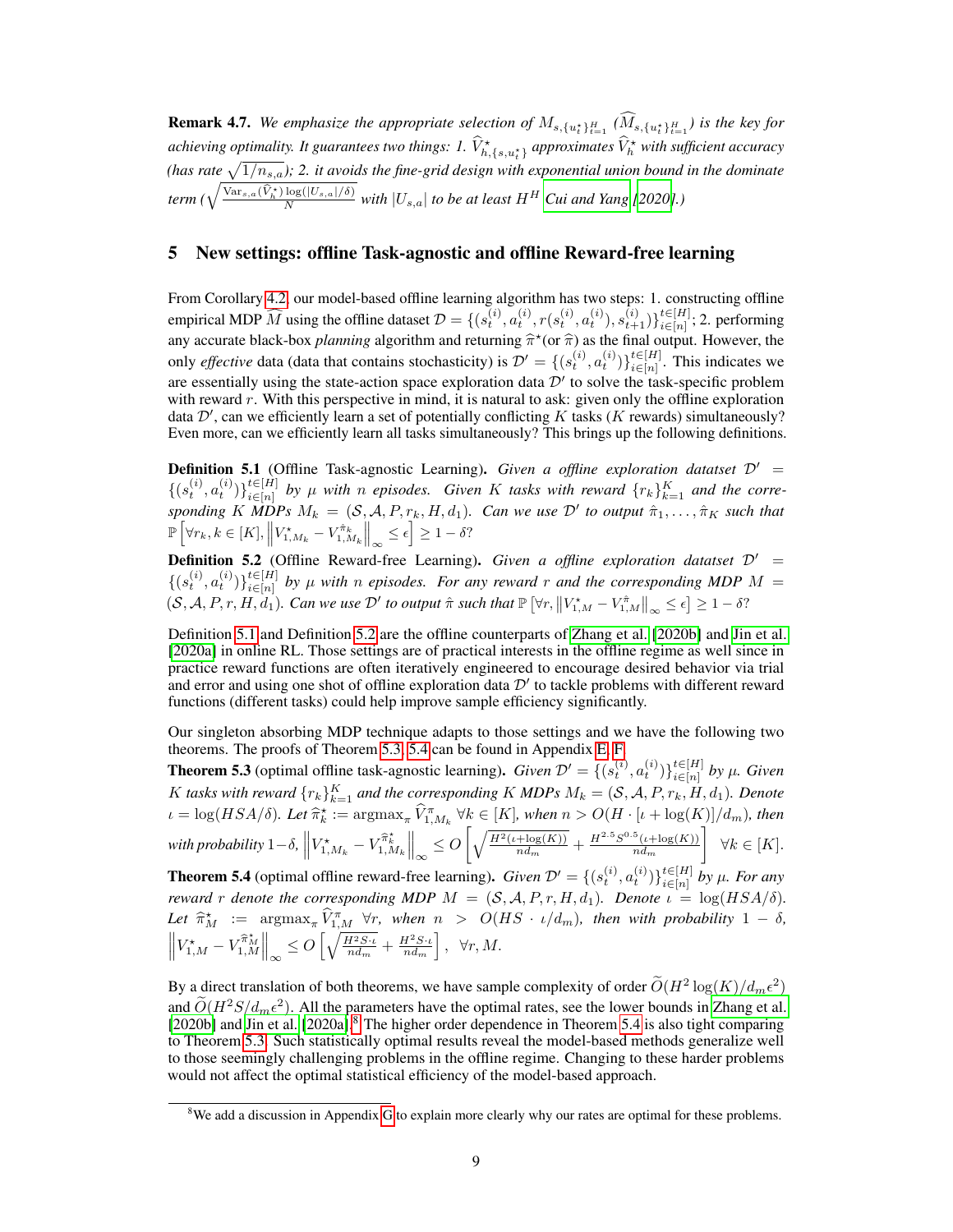## 6 Extension to linear MDP with anchor representations

The principle of our *Singleton absorbing MDP* technique (with model-based construction) in decoupling the dependence between  $\widehat{P}_{s,a}$  and  $\widehat{V}^*$  is not confined to tabular MDPs and therefore it is natural to generalize such idea for the episodic stationary transition setting for other problems. As an example, we further present a sharp result for the setting of finite horizon linear MDP with anchor points. We narrate by assuming a generative oracle (that allows sampling from  $s' \sim P(\cdot|s, a)$ ) for the ease of exposition.

<span id="page-9-0"></span>Definition 6.1 (Linear MDP with anchor points [\[Yang and Wang, 2019,](#page-12-16) [Cui and Yang, 2020\]](#page-10-10)). *Let* S *be the exponential large space and* A *be the infinite (or even continuous) spaces. Assume there is feature map*  $\phi: \mathcal{S} \times \mathcal{A} \to \mathbb{R}^K$  (where  $K \ll |\mathcal{S}|$ ), i.e.  $\phi(s, a) = [\phi_1(s, a), \dots, \phi_K(s, a)]$ . Transition P admits a linear representation:  $P(s'|s, a) = \sum_{k \in [K]} \phi_k(s, a) \psi_k(s')$  where  $\psi_1(\cdot), \ldots, \psi_K(\cdot)$  are *unknowns. We further assume there exists a set of anchor state-action pairs* K *such that any* (s, a) *can be represented as a convex combination of the anchors*  $\{(s_k, a_k)|k \in \mathcal{K}\}$ :

$$
\exists \left\{\lambda_k^{s,a}\right\} : \phi(s,a) = \sum_{k \in \mathcal{K}} \lambda_k^{s,a} \phi(s_k, a_k), \sum_{k \in \mathcal{K}} \lambda_k^{s,a} = 1, \lambda_k \geq 0, \forall k \in \mathcal{K}, (s,a) \in (\mathcal{S}, \mathcal{A}).
$$

Under the definition, denote  $N$  be the number of samples at each anchor pairs. Then we have the following (see Appendix [H](#page--1-8) for the proof):

<span id="page-9-1"></span>**Theorem 6.2** (Optimal sample complexity). *Under Definition* [6.1,](#page-9-0) *let*  $\hat{\pi}^* = \arg \max_{\pi} \hat{V}_{1}^{\pi}$ . *Then if*  $N \ge \pi I^{(2)}$  Cl Let  $(KII/S)$  and hence with angle biling 1.  $S \cup \Omega^* = \widehat{O}(\sqrt{II^{3}/N})$  $N \ge cH^2|\mathcal{S}| \log(KH/\delta)$ , we have with probability  $1 - \delta$ ,  $||Q_1^* - Q_1^{\hat{\pi}^*}||_{\infty} \le \widetilde{O}(\sqrt{H^3/N})$ .

Comparing to Theorem 4 of [Cui and Yang](#page-10-10) [\[2020\]](#page-10-10), Theorem [6.2](#page-9-1) removes the additional dependence  $\min\{|S|, K, H\}$ . In term of the total sample complexity, Theorem [6.2](#page-9-1) gives  $\tilde{O}(KH^3/\epsilon^2)$  while [Cui](#page-10-10) [and Yang](#page-10-10) [\[2020\]](#page-10-10) has  $\widetilde{O}(KH^4/\epsilon^2)$  (see their Section 7, first bullet point). Our result again reveals the model-based method is statistically optimal for the current setting.

**Remark 6.3.** The rate  $\tilde{O}(KH^3/\epsilon^2)$  with anchor point assumption has the linear dependence on K **Remark 6.5.** The rate  $O(K H^2 / \epsilon)$  with anchor point assumption has the tinear aependence on K<br>and for the standard linear bandit [\[Lattimore and Szepesvári, 2020\]](#page-11-15) Ω( $\sqrt{d^2T}$ ) or the linear (mixture) *ana for the standard tinear bandit [Lattimore and Szepesvart, 2020] st*(√ *a*−1) *or the tinear (mixture)*<br>MDP [\[Jin et al., 2020b,](#page-11-16) [Zhou et al., 2020\]](#page-13-7) Ω(√d<sup>2</sup>H<sup>2</sup>T) the lower bound dependence on the feature *dimension* d *is quadratic. We believe one reason for this to happen is that anchor representations assumption is somewhat strong as it abstracts the whole state action space by only finite points (via convex combination).*

## 7 Conclusion and Future Works

This work studies the uniform convergence problems for offline policy evaluation (OPE) and provides complete answers for their optimality behaviors. We achieve the optimal sample complexity for stationary-transition case using a novel adaptation of the absorbing MDP trick, which is more generally applicable to the new offline task-agnostic and reward-free settings combining with the model-based approach and we hope it can be applied to a broader range of future problems. We end the section by two future directions.

On the higher order error term. Our main result (Theorem [4.1\)](#page-5-0) has an additional  $\sqrt{HS}$  dependence in the higher order error term and we cannot further remove it based on our current technique. Nevertheless, this is already among the best higher order results to our knowledge. In fact, most state-of-the-art works (*e.g.* [Azar et al.](#page-10-7) [\[2017\]](#page-10-7), [Dann et al.](#page-10-13) [\[2019\]](#page-10-13), [Zhang et al.](#page-13-8) [\[2021b\]](#page-13-8)) have additional state-of-the-art works (*e.g. Azar* et al. [2017], Dann et al. [2019], Zhang et al. [20216]) have additional S dependence in the higher order and [Jin et al.](#page-11-17) [\[2018\]](#page-11-17) has only extra  $\sqrt{S}$  in the higher order term but S dependence in the higher order and Jin et al. [2018] has only extra  $\sqrt{s}$  in the higher order term but it also has additional  $\sqrt{A}$  (see Table 1 of [Zhang et al.](#page-13-8) [\[2021b\]](#page-13-8) for a clear reference). How to obtain optimality not only for the main term but also for the higher order error terms remains elusive for the community.

Uniform OPE and beyond. The current study of uniform OPE derives results with expression using parameter dependence and deriving instance-dependent uniform convergence result will draw a clearer picture on the individual behaviors for each policy. Besides, this work concentrates on Tabular MDPs and generalizing uniform convergence to more practical settings like linear MDPs, game environments and multi-agent settings are promising future directions. Specifically, general complexity measure (mirroring VC-dimensions and Rademacher complexities for statistical learning problems) that precisely captures local and global uniform convergence would be of great interest.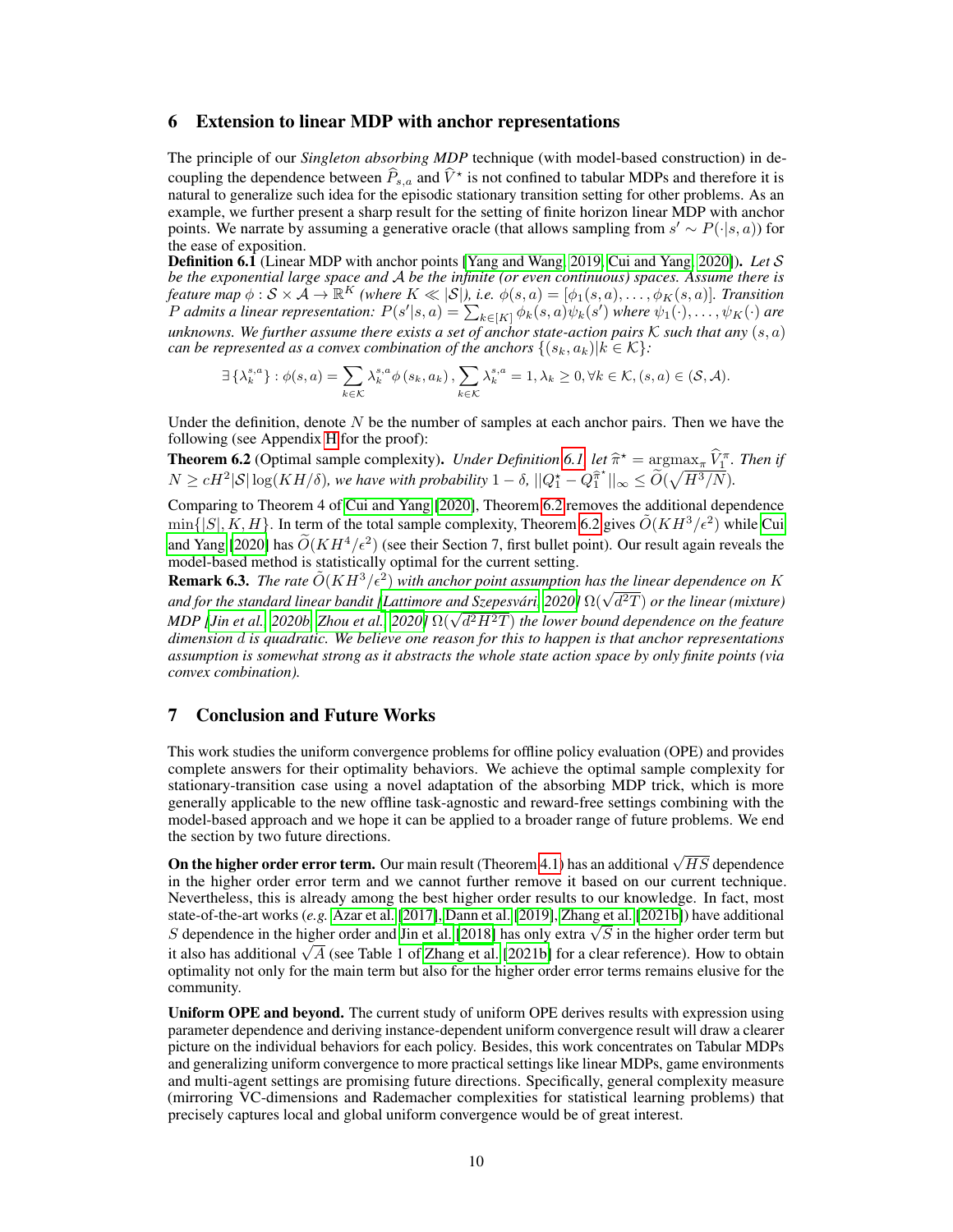## Acknowledgment

The research is partially supported by NSF Awards #2007117 and #2003257. MY would like to thank Simon S. Du, Zihan Zhang for explaining a question in [Zhang et al.](#page-13-5) [\[2020c\]](#page-13-5); and Tongzheng Ren for the helpful discussions.

## References

- Alekh Agarwal, Nan Jiang, and Sham M Kakade. Reinforcement learning: Theory and algorithms. *CS Dept., UW Seattle, Seattle, WA, USA, Tech. Rep*, 2019.
- <span id="page-10-9"></span>Alekh Agarwal, Sham Kakade, and Lin F Yang. Model-based reinforcement learning with a generative model is minimax optimal. In *Conference on Learning Theory*, pages 67–83, 2020.
- <span id="page-10-5"></span>Andras Antos, Remi Munos, and Csaba Szepesvari. Fitted q-iteration in continuous action-space mdps. In *Advances in Neural Information Processing Systems*, pages 9–16, 2008a.
- <span id="page-10-6"></span>András Antos, Csaba Szepesvári, and Rémi Munos. Learning near-optimal policies with bellmanresidual minimization based fitted policy iteration and a single sample path. *Machine Learning*, 71 (1):89–129, 2008b.
- <span id="page-10-11"></span>Alex Ayoub, Zeyu Jia, Csaba Szepesvari, Mengdi Wang, and Lin Yang. Model-based reinforcement learning with value-targeted regression. In *International Conference on Machine Learning*, pages 463–474. PMLR, 2020.
- <span id="page-10-7"></span>Mohammad Gheshlaghi Azar, Ian Osband, and Rémi Munos. Minimax regret bounds for reinforcement learning. In *Proceedings of the 34th International Conference on Machine Learning-Volume 70*, pages 263–272. JMLR. org, 2017.
- <span id="page-10-2"></span>Jinglin Chen and Nan Jiang. Information-theoretic considerations in batch reinforcement learning. In *International Conference on Machine Learning*, pages 1042–1051, 2019.
- Herman Chernoff et al. A measure of asymptotic efficiency for tests of a hypothesis based on the sum of observations. *The Annals of Mathematical Statistics*, 23(4):493–507, 1952.
- <span id="page-10-0"></span>Felipe Codevilla, Antonio M Lopez, Vladlen Koltun, and Alexey Dosovitskiy. On offline evaluation of vision-based driving models. In *Proceedings of the European Conference on Computer Vision (ECCV)*, pages 236–251, 2018.
- <span id="page-10-10"></span>Qiwen Cui and Lin F Yang. Is plug-in solver sample-efficient for feature-based reinforcement learning? In *Advances in neural information processing systems*, 2020.
- <span id="page-10-13"></span>Christoph Dann, Lihong Li, Wei Wei, and Emma Brunskill. Policy certificates: Towards accountable reinforcement learning. In *International Conference on Machine Learning*, pages 1507–1516. PMLR, 2019.
- <span id="page-10-1"></span>Yaqi Duan, Zeyu Jia, and Mengdi Wang. Minimax-optimal off-policy evaluation with linear function approximation. In *International Conference on Machine Learning*, pages 8334–8342, 2020.
- <span id="page-10-8"></span>Yonathan Efroni, Nadav Merlis, Mohammad Ghavamzadeh, and Shie Mannor. Tight regret bounds for model-based reinforcement learning with greedy policies. In *Advances in Neural Information Processing Systems*, 2019.
- <span id="page-10-12"></span>Yanjun Han, Jiantao Jiao, and Tsachy Weissman. Minimax estimation of discrete distributions under l<sup>1</sup> loss. *IEEE Transactions on Information Theory*, 61(11):6343–6354, 2015.
- <span id="page-10-3"></span>Botao Hao, Yaqi Duan, Tor Lattimore, Csaba Szepesvári, and Mengdi Wang. Sparse feature selection makes batch reinforcement learning more sample efficient. *arXiv preprint arXiv:2011.04019*, 2020.
- <span id="page-10-4"></span>Yichun Hu, Nathan Kallus, and Masatoshi Uehara. Fast rates for the regret of offline reinforcement learning. *arXiv preprint arXiv:2102.00479*, 2021.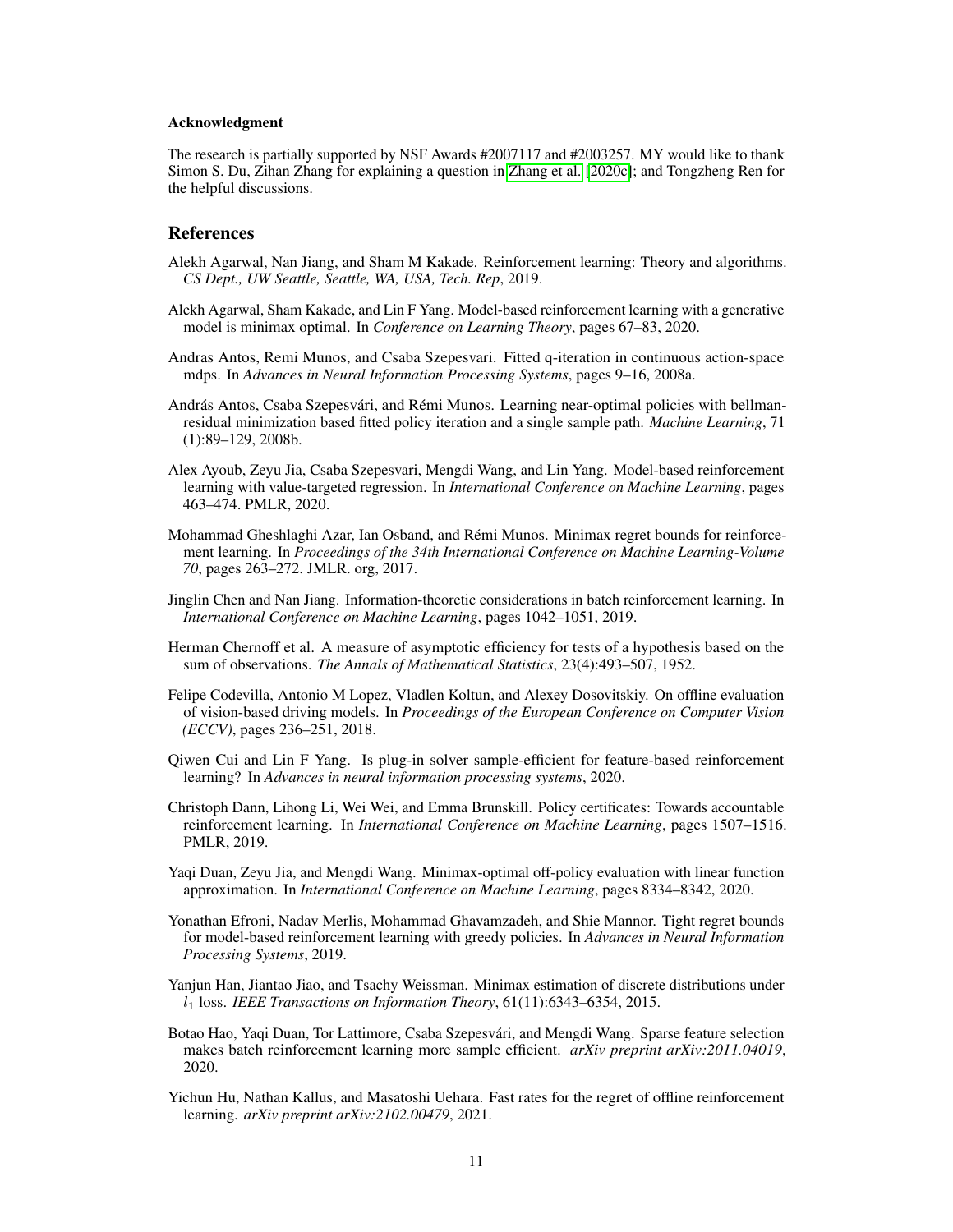<span id="page-11-12"></span>Thomas Jaksch, Ronald Ortner, and Peter Auer. Near-optimal regret bounds for reinforcement learning. *Journal of Machine Learning Research*, 11(4), 2010.

Nan Jiang. Notes on tabular methods. 2018.

- <span id="page-11-2"></span>Nan Jiang and Lihong Li. Doubly robust off-policy value evaluation for reinforcement learning. In *Proceedings of the 33rd International Conference on International Conference on Machine Learning-Volume 48*, pages 652–661. JMLR. org, 2016.
- <span id="page-11-17"></span>Chi Jin, Zeyuan Allen-Zhu, Sebastien Bubeck, and Michael I Jordan. Is q-learning provably efficient? In *Advances in Neural Information Processing Systems*, pages 4863–4873, 2018.
- <span id="page-11-10"></span>Chi Jin, Akshay Krishnamurthy, Max Simchowitz, and Tiancheng Yu. Reward-free exploration for reinforcement learning. In *International Conference on Machine Learning*, pages 4870–4879. PMLR, 2020a.
- <span id="page-11-16"></span>Chi Jin, Zhuoran Yang, Zhaoran Wang, and Michael I Jordan. Provably efficient reinforcement learning with linear function approximation. In *Conference on Learning Theory*, pages 2137–2143. PMLR, 2020b.
- <span id="page-11-8"></span>Ying Jin, Zhuoran Yang, and Zhaoran Wang. Is pessimism provably efficient for offline rl? *International Conference on Machine Learning*, 2020c.
- <span id="page-11-5"></span>Nathan Kallus and Masatoshi Uehara. Intrinsically efficient, stable, and bounded off-policy evaluation for reinforcement learning. In *Advances in Neural Information Processing Systems*, pages 3325– 3334, 2019.
- <span id="page-11-4"></span>Nathan Kallus and Masatoshi Uehara. Double reinforcement learning for efficient off-policy evaluation in markov decision processes. In *International Conference on Machine Learning*, pages 1922–1931, 2020.
- <span id="page-11-11"></span>Emilie Kaufmann, Pierre Ménard, Omar Darwiche Domingues, Anders Jonsson, Edouard Leurent, and Michal Valko. Adaptive reward-free exploration. *arXiv preprint arXiv:2006.06294*, 2020.
- <span id="page-11-13"></span>Rahul Kidambi, Aravind Rajeswaran, Praneeth Netrapalli, and Thorsten Joachims. Morel: Modelbased offline reinforcement learning. *Advances in neural information processing systems*, 2020.
- <span id="page-11-0"></span>Sascha Lange, Thomas Gabel, and Martin Riedmiller. Batch reinforcement learning. In *Reinforcement learning*, pages 45–73. Springer, 2012.
- <span id="page-11-15"></span>Tor Lattimore and Csaba Szepesvári. *Bandit algorithms*. Cambridge University Press, 2020.
- <span id="page-11-6"></span>Hoang Le, Cameron Voloshin, and Yisong Yue. Batch policy learning under constraints. In *International Conference on Machine Learning*, pages 3703–3712, 2019.
- <span id="page-11-1"></span>Sergey Levine, Aviral Kumar, George Tucker, and Justin Fu. Offline reinforcement learning: Tutorial, review, and perspectives on open problems. *arXiv preprint arXiv:2005.01643*, 2020.
- <span id="page-11-9"></span>Gen Li, Yuting Wei, Yuejie Chi, Yuantao Gu, and Yuxin Chen. Breaking the sample size barrier in model-based reinforcement learning with a generative model. *Advances in Neural Information Processing Systems*, 33, 2020.
- <span id="page-11-3"></span>Qiang Liu, Lihong Li, Ziyang Tang, and Dengyong Zhou. Breaking the curse of horizon: Infinitehorizon off-policy estimation. In *Advances in Neural Information Processing Systems*, pages 5361–5371, 2018.
- Qinghua Liu, Tiancheng Yu, Yu Bai, and Chi Jin. A sharp analysis of model-based reinforcement learning with self-play. *arXiv preprint arXiv:2010.01604*, 2020a.
- <span id="page-11-14"></span>Yao Liu, Adith Swaminathan, Alekh Agarwal, and Emma Brunskill. Off-policy policy gradient with state distribution correction. In *Uncertainty in Artificial Intelligence*, 2019.
- <span id="page-11-7"></span>Yao Liu, Adith Swaminathan, Alekh Agarwal, and Emma Brunskill. Provably good batch reinforcement learning without great exploration. *Advances in neural information processing systems*, 2020b.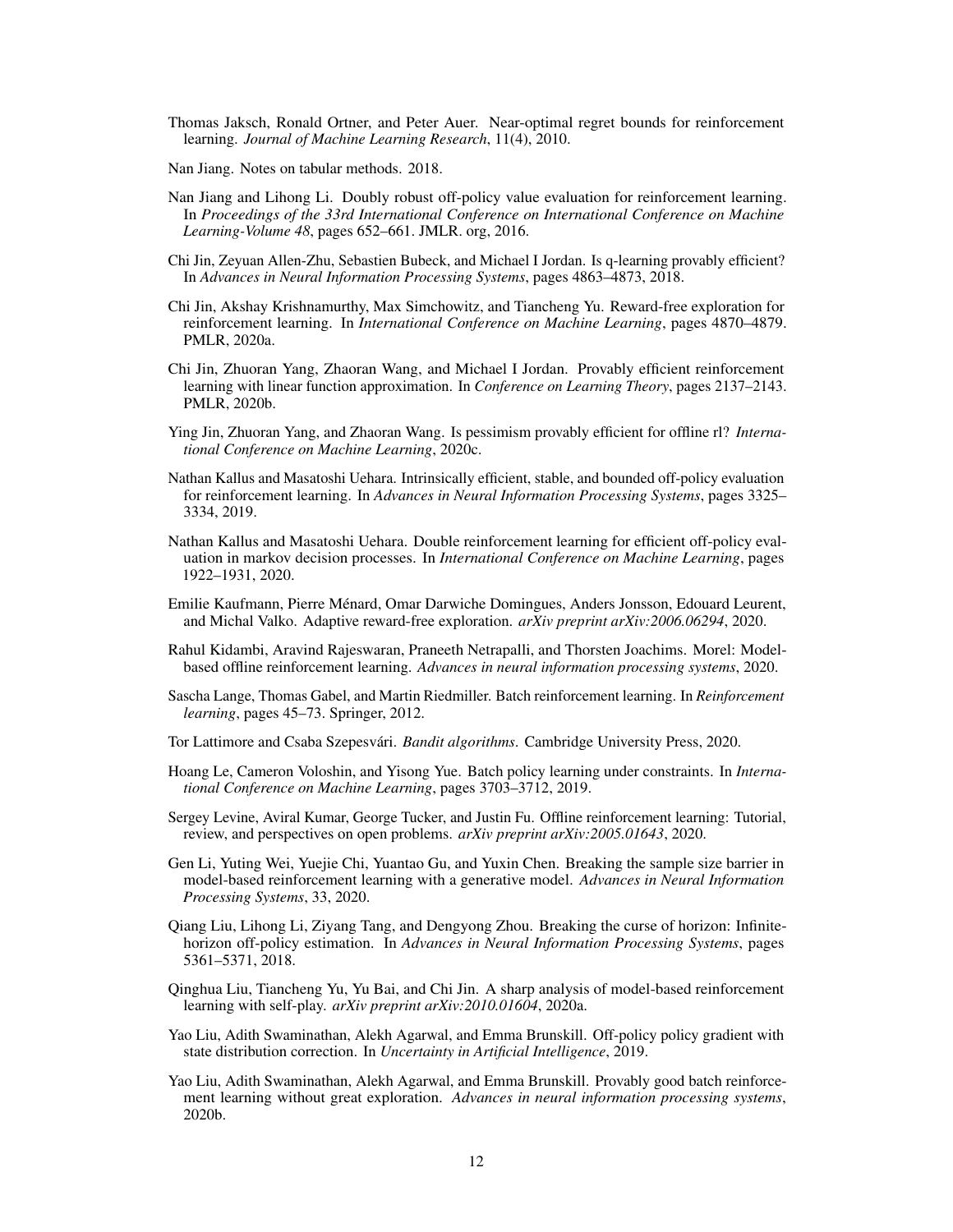- <span id="page-12-0"></span>Ying Liu, Brent Logan, Ning Liu, Zhiyuan Xu, Jian Tang, and Yangzhi Wang. Deep reinforcement learning for dynamic treatment regimes on medical registry data. In *2017 IEEE International Conference on Healthcare Informatics (ICHI)*, pages 380–385. IEEE, 2017.
- Shie Mannor and John N Tsitsiklis. The sample complexity of exploration in the multi-armed bandit problem. *Journal of Machine Learning Research*, 5(Jun):623–648, 2004.
- <span id="page-12-14"></span>Pierre Menard, Omar Darwiche Domingues, Anders Jonsson, Emilie Kaufmann, Edouard Leurent, and Michal Valko. Fast active learning for pure exploration in reinforcement learning. *arXiv preprint arXiv:2007.13442*, 2020.
- <span id="page-12-11"></span>Rémi Munos. Error bounds for approximate policy iteration. In *International Conference on Machine Learning*, pages 560–567, 2003.
- <span id="page-12-2"></span>Ofir Nachum, Yinlam Chow, Bo Dai, and Lihong Li. Dualdice: Behavior-agnostic estimation of discounted stationary distribution corrections. *arXiv preprint arXiv:1906.04733*, 2019.
- <span id="page-12-8"></span>Paria Rashidinejad, Banghua Zhu, Cong Ma, Jiantao Jiao, and Stuart Russell. Bridging offline reinforcement learning and imitation learning: A tale of pessimism. *arXiv preprint arXiv:2103.12021*, 2021.
- <span id="page-12-13"></span>Tongzheng Ren, Jialian Li, Bo Dai, Simon S Du, and Sujay Sanghavi. Nearly horizon-free offline reinforcement learning. *Advances in neural information processing systems*, 2021.
- <span id="page-12-10"></span>Shai Shalev-Shwartz, Ohad Shamir, Nathan Srebro, and Karthik Sridharan. Learnability, stability and uniform convergence. *The Journal of Machine Learning Research*, 11:2635–2670, 2010.
- Karthik Sridharan. A gentle introduction to concentration inequalities. *Dept. Comput. Sci., Cornell Univ., Tech. Rep*, 2002.
- <span id="page-12-15"></span>Richard S Sutton and Andrew G Barto. *Reinforcement learning: An introduction*. MIT press, 2018.
- <span id="page-12-12"></span>Csaba Szepesvári and Rémi Munos. Finite time bounds for sampling based fitted value iteration. In *Proceedings of the 22nd international conference on Machine learning*, pages 880–887, 2005.
- Joel Tropp et al. Freedman's inequality for matrix martingales. *Electronic Communications in Probability*, 16:262–270, 2011.
- <span id="page-12-1"></span>Masatoshi Uehara and Nan Jiang. Minimax weight and q-function learning for off-policy evaluation. *arXiv preprint arXiv:1910.12809*, 2019.
- <span id="page-12-9"></span>Vladimir Vapnik. *The nature of statistical learning theory*. Springer science & business media, 2013.
- Ruosong Wang, Simon S Du, Lin F Yang, and Ruslan Salakhutdinov. On reward-free reinforcement learning with linear function approximation. *arXiv preprint arXiv:2006.11274*, 2020.
- <span id="page-12-5"></span>Ruosong Wang, Dean P Foster, and Sham M Kakade. What are the statistical limits of offline rl with linear function approximation? *International Conference on Machine Learning*, 2021.
- <span id="page-12-7"></span>Tengyang Xie and Nan Jiang. Q\* approximation schemes for batch reinforcement learning: A theoretical comparison. In *Uncertainty in Artificial Intelligence*, pages 550–559, 2020.
- <span id="page-12-6"></span>Tengyang Xie and Nan Jiang. Batch value-function approximation with only realizability. *International Conference on Machine Learning*, 2021.
- <span id="page-12-3"></span>Tengyang Xie, Yifei Ma, and Yu-Xiang Wang. Towards optimal off-policy evaluation for reinforcement learning with marginalized importance sampling. In *Advances in Neural Information Processing Systems*, pages 9668–9678, 2019.
- <span id="page-12-16"></span>Lin Yang and Mengdi Wang. Sample-optimal parametric q-learning using linearly additive features. In *International Conference on Machine Learning*, pages 6995–7004. PMLR, 2019.
- <span id="page-12-4"></span>Ming Yin and Yu-Xiang Wang. Asymptotically efficient off-policy evaluation for tabular reinforcement learning. In *International Conference on Artificial Intelligence and Statistics*, pages 3948–3958. PMLR, 2020.